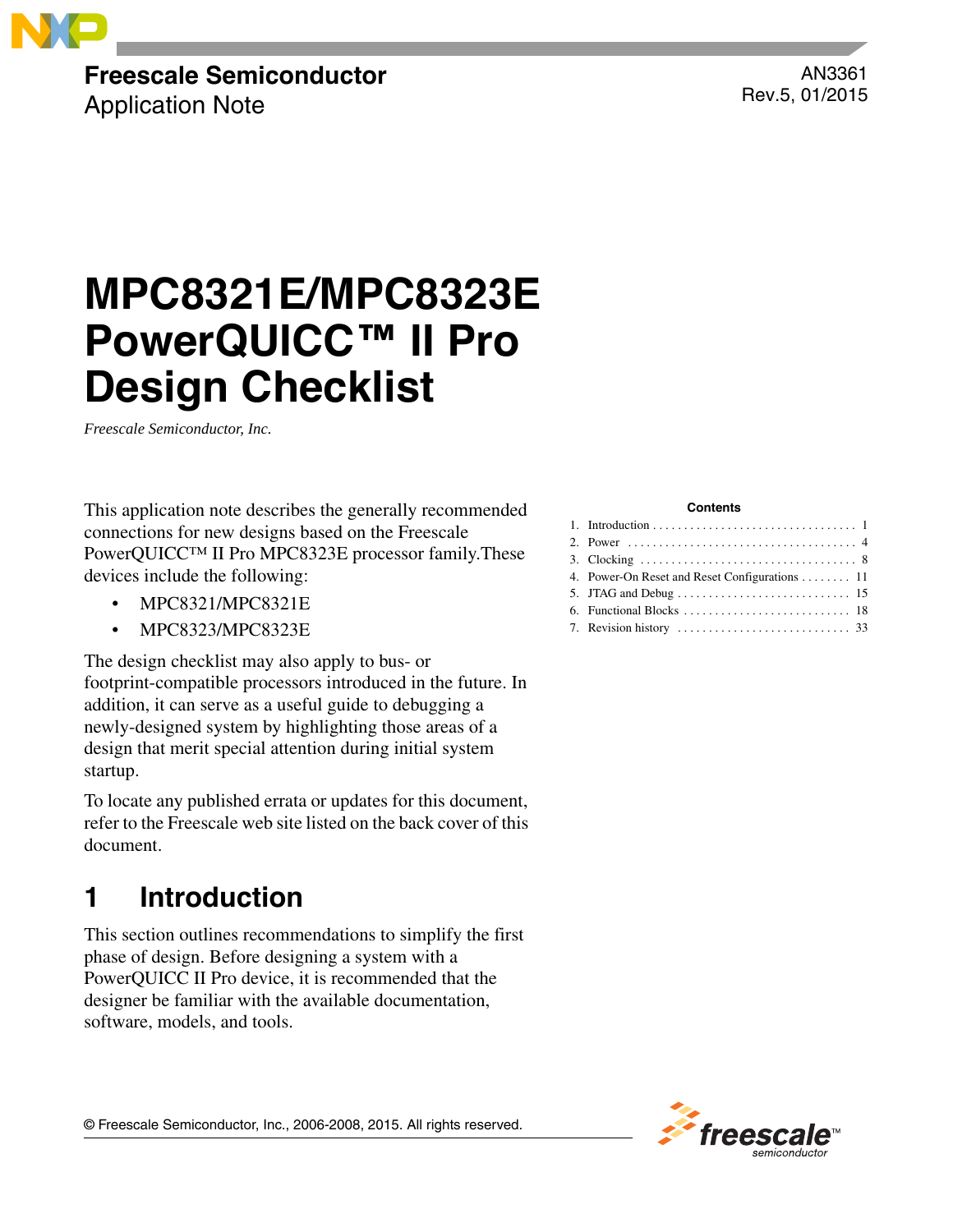



### <span id="page-1-0"></span>**1.1 References**

Some of the following reference documents may be available only under a nondisclosure agreement (NDA). Contact your local field applications engineer or sales representative to obtain a copy:

- Collateral
	- *MPC8323E PowerQUICC™ II Pro Integrated Host processor Family Reference Manual* (MPC8323ERM)
	- *MPC8323E PowerQUICC™ II Pro Family Device Errata* (MPC8323ECE)
	- *MPC8323E Integrated Host Processor Hardware Specifications* (MPC8323EEC)
- Available Tools
	- QE Utility Tool
	- UPM Programming Tool
- Models
	- $-$  IBIS
	- $-$  BSDL

### **1.2 Device Errata**

The device errata documents (MPC8323ECE) describe the latest fixes and workarounds for the MPC8323E family of devices. Before you start a design, be sure to research the most recent errata documents thoroughly.

### **1.3 QUICC Engine Utility Tool**

The QE Utility Tool includes the Pin Mux Tool, QE Driver API Tool, and QE Performance Calculator (license required).

# **1.4 UPM Programming Tool**

The UPM Programming Tool features a GUI for a user-friendly programming interface for programming all three PowerQUICC II Pro UPM machines. The GUI consists of a wave editor, table editor, and report generator. The user can directly edit the waveform or the RAM array. The report generator prints out the UPM RAM array for use in a C program after programming is complete. The UPM Programming Tool is available on the MPC8323E and MPC8321E device product pages of the Freescale web site.

# **1.5 Available Training**

Our third-party partners are part of an extensive Design Alliance Program. Our current training partners are listed on our web site under the Design Alliance Program. Also available are training materials from past Smart Network Developer's Forums and Freescale Technology Forums. These training documents are a valuable resource in understanding the PowerQUICC II Pro.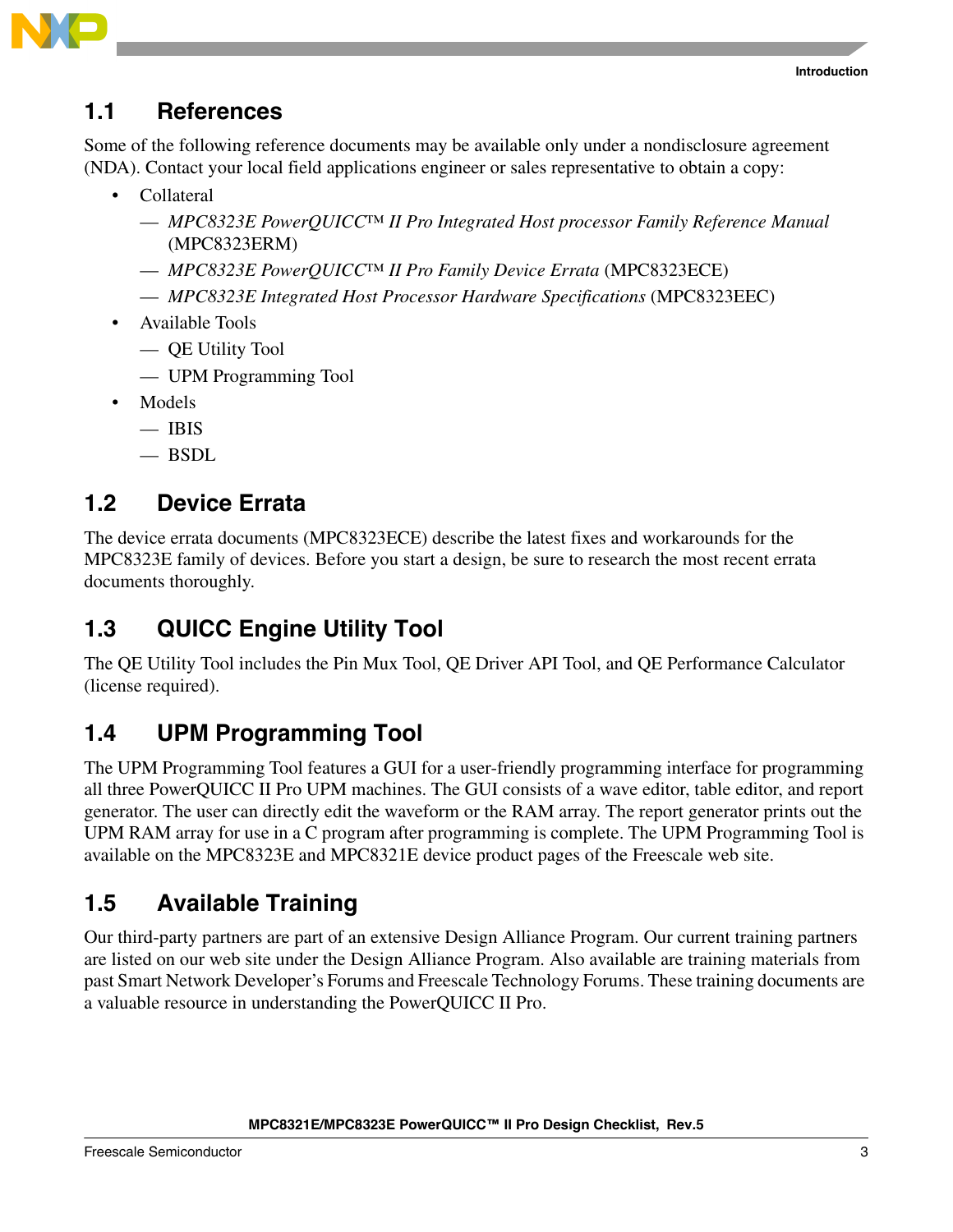

**Power**

## **1.6 Product Revisions**

<span id="page-2-2"></span>[Table 1](#page-2-2) lists the product revisions.

| <b>Device</b>   | Package     | SVR (Rev 1.1, Rev 1.3) | PVR (Rev 1.1, Rev 1.3) |
|-----------------|-------------|------------------------|------------------------|
| <b>MPC8323E</b> | <b>PBGA</b> | 0x8062 0011            |                        |
| MPC8323         | <b>PBGA</b> | 0x8063 0011            | 0x8084 0010            |
| <b>MPC8321E</b> | <b>PBGA</b> | 0x8066 0011            |                        |
| MPC8321         | <b>PBGA</b> | 0x8067 0011            |                        |

**Table 1. Product Revisions**

# <span id="page-2-0"></span>**2 Power**

This section provides design considerations for the MPC8323E power supplies, as well as power sequencing. For information on MPC8323E AC and DC electrical specifications and thermal characteristics, refer to the MPC8323E hardware specification (MPC8323EEC). For power sequencing recommendations, refer to [Section 2.3, "Power Sequencing.](#page-3-0)"

# **2.1 Power Supply**

The MPC8323EEC lists the recommended and maximum range for each power supply listed in [Table 2](#page-2-1).  $\rm{OV}_{DD}$  has a noise margin of 300 mV. All other power supplies have a 5 percent margin. No external signals on the MPC8323E are 5-V-tolerant. Note that absolute maximum ratings are stress ratings only. The functional operation at the maximums is not guaranteed. Stresses beyond those listed may affect device reliability or permanently damage the device.

<span id="page-2-1"></span>

| <b>Type</b> | <b>Name</b>       | <b>Block</b>                                                                               |
|-------------|-------------------|--------------------------------------------------------------------------------------------|
| Core        | V <sub>DD</sub>   | e300 core voltage                                                                          |
| <b>PLL</b>  | AV <sub>DDn</sub> | QUICC Engine PLL power supply<br>e300 PLL power supply<br>System PLL power supply          |
| 1/O         | GV <sub>DD</sub>  | DDR DRAM I/O supply voltage<br>DDR2 DRAM I/O supply voltage                                |
| 1/O         | OV <sub>DD0</sub> | PCI, local bus, DUART, system control and power management, I2C, SPI, and JTAG I/O voltage |

|  |  | Table 2. Clock Signal Pin Listing |
|--|--|-----------------------------------|
|  |  |                                   |

# **2.2 Power Dissipation**

The MPC8323E hardware specification provides the power dissipation of  $V_{DD}$  for various configurations of the coherent system bus (CSB), QUICC Engine block, and the e300 core frequencies. The hardware specification also estimates power dissipation for all the I/O power rails. I/O power highly depends on the application and is an estimate. A full analysis of your board implementation is required to define your I/O power supply needs. The typical  $V_{DD}$  power plus I/O power should be used for the thermal solution design.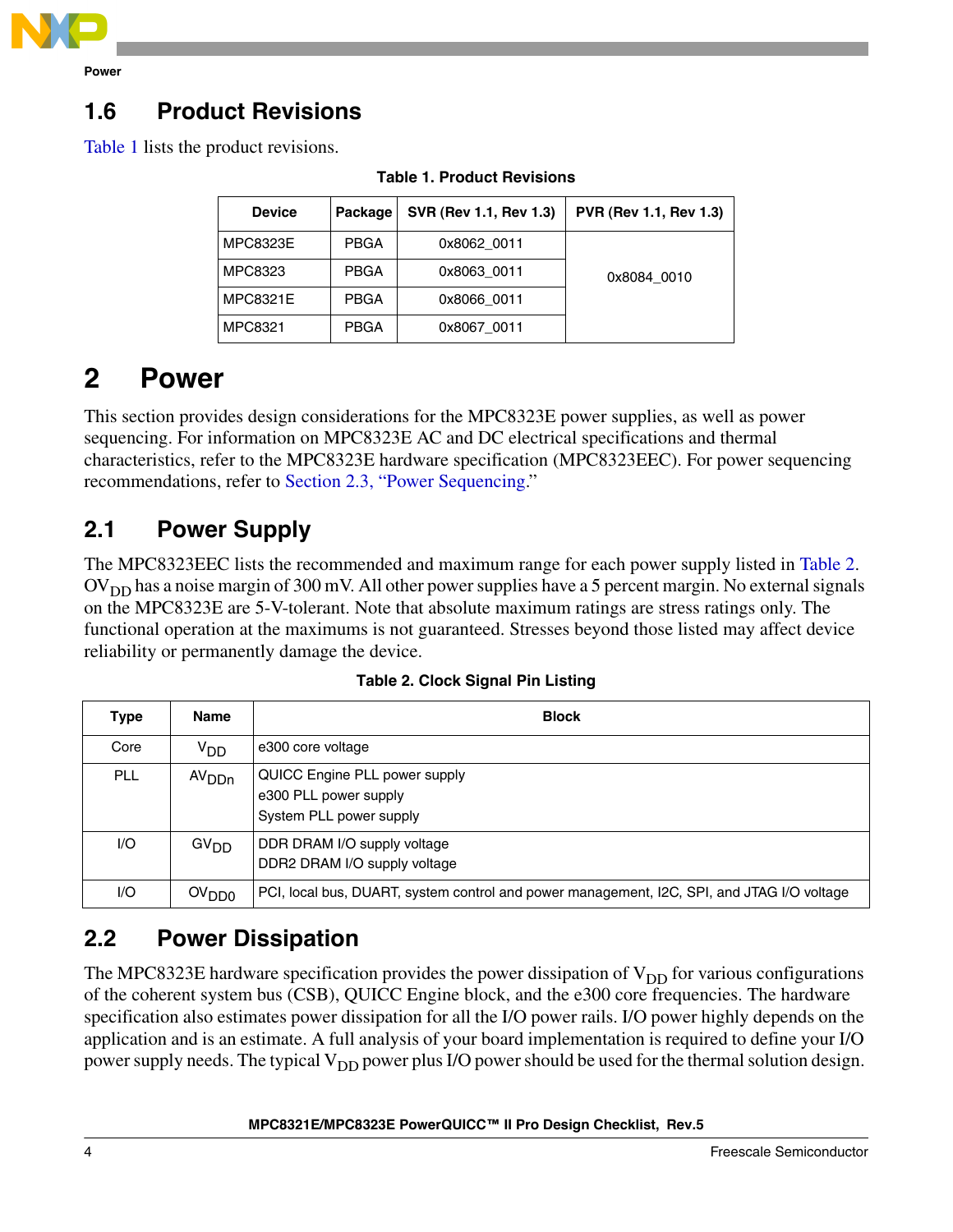

The junction temperature must not exceed the maximum specified value. The maximum  $V_{DD}$  power is the worst case power consumption and should be used for the core power supply design.

# <span id="page-3-0"></span>**2.3 Power Sequencing**

One consequence of multiple power supplies is that when power is initially applied, the voltage rails ramp up at different rates. These rates depend on the power supply, the type of load on each power supply, and the way different voltages are derived.

From a system standpoint, if the I/O power supplies ramp before the  $V_{DD}$  core supply stabilizes, there may be a period of time before all voltages stabilize when all functional pins, including pure input pins, are driven to a random logic-one or logic-zero state, with possible adverse effects on externally-connected logic. However, after the power is stable, and as long as PORESET is asserted, most I/O pins are tri-stated. To minimize the time that I/O pins are actively driven, apply core voltage before I/O voltage and assert PORESET before the power supplies fully ramp up. The core voltage (Vdd) should reach its nominal level before the I/O voltage (OVdd and GVdd) reaches 0.7 V. In addition, the IO voltage should reach its nominal level within 100 microseconds after the core voltage reaches its nominal level. Excessive current consumption may be observed if these recommendations are not followed.

The hardware specification shows the current maximum ratings for the power supplies. Supplies must not exceed these absolute maximum ratings. However, during normal operation, use the recommended operating conditions tables in the hardware specification.

### **2.4 Power Planes**

Each V<sub>DD</sub> pin should be provided with a low-impedance path to the board power supply. Similarly, each ground pin should be provided with a low-impedance path to ground. The power supply pins drive distinct groups of logic on-chip. The capacitor leads and associated printed circuit traces connecting to chip  $V_{DD}$ and ground should be kept to less than half an inch per capacitor lead.

# **2.5 Decoupling**

Due to large address and data buses and high operating frequencies, the PowerQUICC II Pro can generate transient power surges and high-frequency noise in its power supply, especially while driving large capacitive loads. This noise must be prevented from reaching other components in the PowerQUICC II Pro system, and the PowerQUICC II Pro itself requires a clean, tightly regulated source of power. Therefore, it is recommended that the system designer place at least one decoupling capacitor at each  $V_{DD}$ ,  $GV_{DD}$ , OV<sub>DD</sub> pin of the PowerQUICC II Pro. These decoupling capacitors should receive their power from separate  $V_{DD}$ ,  $GV_{DD}$ ,  $OV_{DD}$ , and GND power planes in the PCB, using short traces to minimize inductance. Capacitors can be placed directly under the device on the other side of the board using a standard escape pattern. Others may surround the part on both top and bottom sides of the board.

These capacitors should have a value of 0.01 or 0.1  $\mu$ F. Only ceramic surface mount technology (SMT) capacitors should be used to minimize lead inductance, preferably 0402 or 0603 sizes. In addition, several bulk storage capacitors should be distributed around the PCB, feeding the  $V_{DD}$ , GV<sub>DD</sub>, and OV<sub>DD</sub> planes, to enable quick recharging of the smaller chip capacitors. These bulk capacitors should have a low equivalent series resistance (ESR) rating to ensure the quick response time necessary. They should also be connected to the power and ground planes through two vias to minimize inductance. Suggested bulk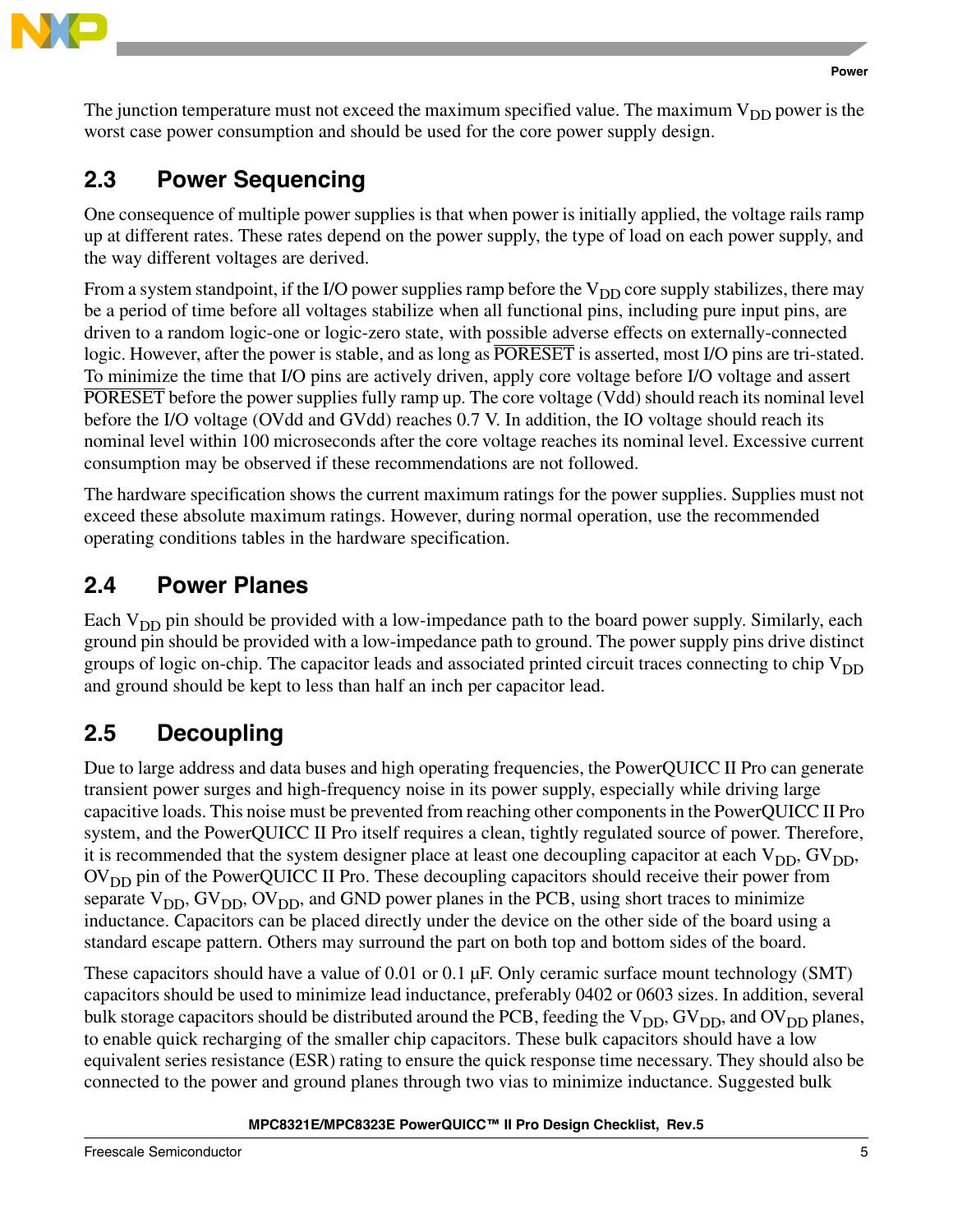

**Power**

capacitors: 100–300 µF (AVX TPS tantalum or Sanyo OSCON). Simulation is strongly recommended to minimize noise on the power supplies before proceeding into the PCB design and manufacturing stage of development.

## **2.6 PLL Power Supply Filtering**

Each PowerQUICC II Pro PLL is provided with power through independent power supply pins  $(AV_{DDn})$ . The  $AV<sub>DD</sub>$  level should always be equivalent to  $V<sub>DD</sub>$ , and preferably these voltages are derived directly from  $V_{DD}$  through a low frequency filter scheme.

There are several ways to provide power reliably to the PLLs, but the recommended solution is four independent filter circuits as illustrated in [Figure 1,](#page-4-0) one to each of the four  $AV<sub>DD</sub>$  pins. Providing independent filters to each PLL reduces the opportunity to cause noise injection from one PLL to the other. This circuit is intended to filter noise in the PLLs resonant frequency range from a 500 kHz to 10 MHz range. It should be built with surface mount capacitors with minimum effective series inductance (ESL). Consistent with the recommendations of Dr. Howard Johnson in *High Speed Digital Design: A Handbook of Black Magic* (Prentice Hall, 1993), multiple small capacitors of equal value are recommended over a single large value capacitor.

To minimize noise coupled from nearby circuits, each circuit should be placed as closely as possible to the specific  $AV_{DD}$  pin being supplied. It should be possible to route directly from the capacitors to the  $AV_{DD}$ pin, which is on the periphery of package, without the inductance of vias. [Figure 1](#page-4-0) shows the PLL power supply filter circuit.



**Figure 1. PLL Power Supply Filter Circuit**

# <span id="page-4-0"></span>**2.7 Pin Listing and Connections**

[Table 3](#page-4-1) lists the power signal pin connections.

### **Table 3. Power Signal Pin Listing**

<span id="page-4-1"></span>

| Signal            | <b>Connection</b>                     | <b>Notes</b>                       |
|-------------------|---------------------------------------|------------------------------------|
| AV <sub>DD1</sub> | $1.0 V \pm 50$ mV                     | Power for the QUICC Engine PLL     |
| AV <sub>DD2</sub> | $1.0 V \pm 50$ mV                     | Power for the System PLL           |
| AV <sub>DD3</sub> | $1.0 V \pm 50$ mV                     | Power for the e300 PLL             |
| AV <sub>DD4</sub> | $1.0 V \pm 50$ mV                     |                                    |
| GV <sub>DD</sub>  | $2.5 V \pm 125$ mV<br>$1.8 \pm 90$ mV | Power for DDR and DDR2 I/O voltage |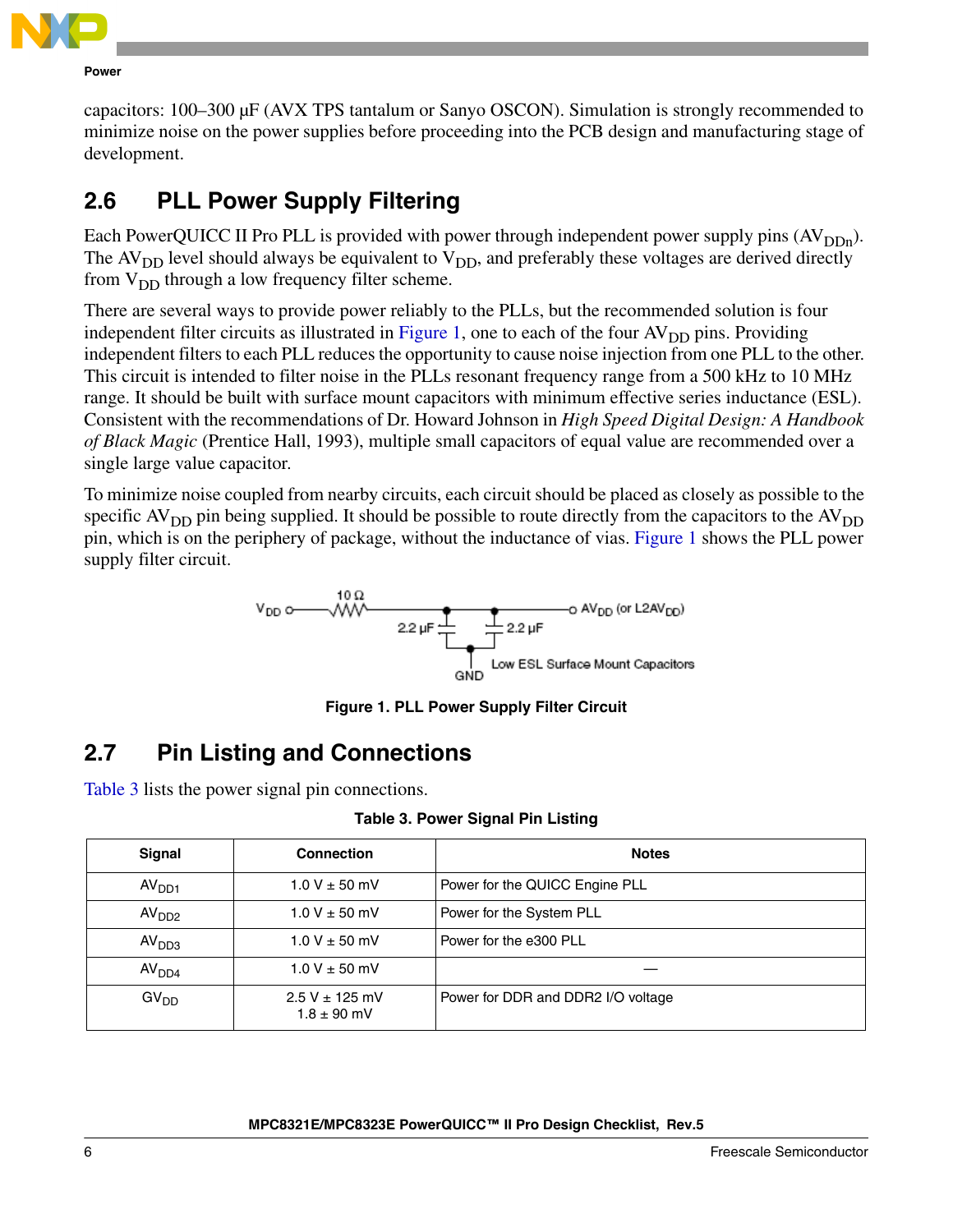

| Signal           | <b>Connection</b>                                  | <b>Notes</b>                                                                                |
|------------------|----------------------------------------------------|---------------------------------------------------------------------------------------------|
| $V_{DD}$         | $1.0 V \pm 50$ mV                                  | Power for the core                                                                          |
| OV <sub>DD</sub> | $3.3 V \pm 330$ mV                                 | Power for PCI, local bus, DUART, system control, I2C, QUICC<br>Engine, and JTAG I/O voltage |
| MVREF[1:2]       | 0.49 x GV <sub>DD</sub> to 0.51 x GV <sub>DD</sub> | DDR I/O reference voltage                                                                   |

### **Table 3. Power Signal Pin Listing (continued)**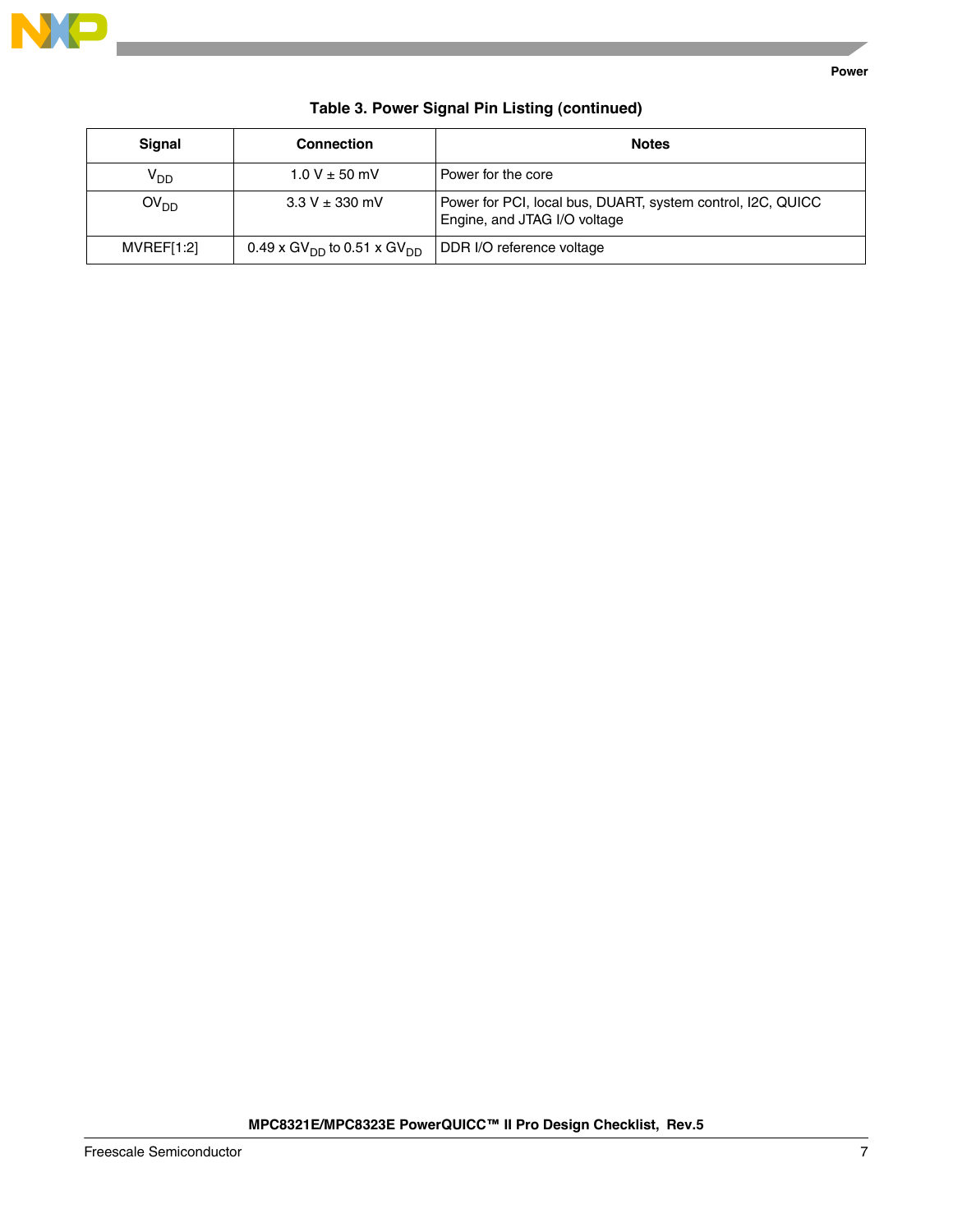

# <span id="page-6-0"></span>**3 Clocking**

[Figure 2](#page-6-1) shows the internal distribution of clocks within the MPC8323E. The primary clock source for the MPC8323E can be one of two inputs, CLKIN or PCI\_CLK, depending on whether the device is configured in PCI host, PCI agent, or PCI disabled mode.





### <span id="page-6-1"></span>**3.1 System Clock in PCI Host Mode**

When the MPC8323E is configured as a PCI host device (RCWH[PCIHOST] = 1), CLKIN is its primary input clock. CLKIN feeds the PCI clock divider (÷2) and the PCI\_SYNC\_OUT and PCI\_CLK\_OUT multiplexers. PCI\_SYNC\_OUT is connected externally to PCI\_SYNC\_IN to allow the internal PCI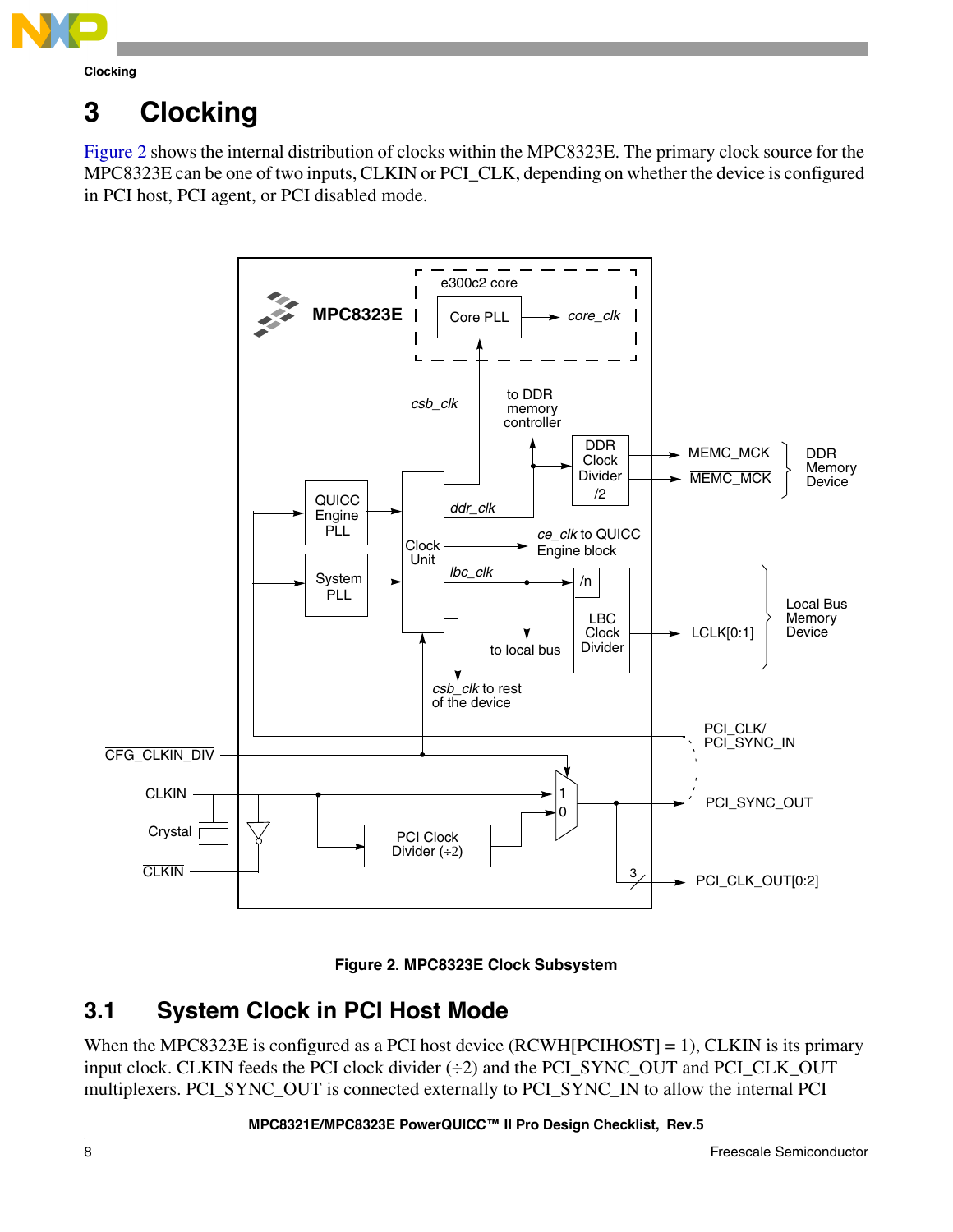

controller clock to synchronize with the external PCI agent clocks. PCI\_SYNC\_OUT must be connected properly to PCI\_SYNC\_IN, with equal delay to all PCI agent devices in the system.

The individual PCI CLK OUT[0:2] can be disabled by clearing the OCCR[PCICOEn] bit. For example, if only one PCI clock is needed, then configure  $OCCR[0:2] = 3'b100$ .  $\overline{CFG\_CLKIN\_DIV}$  selects whether CLKIN or CLKIN  $\div$  2 is driven out on the PCI\_SYNC\_OUT and PCI\_CLK\_OUT[0:2] signals. If CFG CLKIN  $\overline{DIV} = 0$ , then the PCI interface runs at half the CLKIN speed.

# **3.2 System Clock in PCI Agent Mode**

When the MPC8323E is configured as a PCI agent device, PCI CLK is the primary input clock. In agent mode, the CLKIN signal should be pulled down with a  $1 - 4.7 \text{ k }\Omega$  resistor. PCI\_CLK\_OUTn and PCI\_SYNC\_OUT are not used. In agent mode, the CFG\_CLKIN\_DIV configuration input can be used to double the internal clock frequencies.

 $CSB \, clock = PCI \, CLK \times (1 + \sim \overline{CFG \, CLKIN \, DIV}) \times RCWH(SPMF)$ 

This feature is useful if a fixed internal frequency is desired, regardless of whether the PCI clock runs at 33 or 66 MHz. PCI specifications requires the PCI clock frequency information to be provided by the M66EN signal. If  $\overline{\text{CFG}\_\text{CLKIN}\_\text{DIV}}$  = M66EN and PCI $\_\text{CLK}$  is 33 MHz, then CSB speed is doubled.

### <span id="page-7-1"></span>**3.3 System Clock if PCI is Disabled**

If the PCI interface is not used, PCI\_CLK is the primary input clock. CLKIN should be tied to GND, and CFG\_CLKIN\_DIV should be tied high. [Table 4](#page-7-0) summarizes the clock signal pins.

<span id="page-7-0"></span>

| <b>Signal</b>           | <b>Pin</b> | <b>Connection</b>                                   |                                                                             | <b>Notes</b>                                                                                                                                                                                                                                                                                                                                                                  |
|-------------------------|------------|-----------------------------------------------------|-----------------------------------------------------------------------------|-------------------------------------------------------------------------------------------------------------------------------------------------------------------------------------------------------------------------------------------------------------------------------------------------------------------------------------------------------------------------------|
| <b>Type</b>             |            | If Used                                             | If Not Used                                                                 |                                                                                                                                                                                                                                                                                                                                                                               |
| PCI CLK OUT[0:2]        | $\Omega$   | As needed <sup>1</sup>                              | Open                                                                        | • Device as PCI Host: Functions as PCI output<br>clock banks. Program the Output Clock Control<br>Register (OCCR) to enable only the output clocks<br>needed and disable unused clocks in order to<br>reduce EMI.<br>• Device as PCI Agent or PCI Disabled: These<br>signals are not used.                                                                                    |
| PCI SYNC IN/<br>PCI CLK |            | Connect to<br>PCI SYNC OUT<br>or<br>25-66 MHz clock | Not applicable.<br>This pin should<br>always be<br>connected, see<br>Notes. | • Device as PCI Host (PCI_CLK_OUTx signals<br>driven): Functions as PCI SYNC IN. Connect<br>externally to PCI SYNC OUT<br>• Device as PCI Host (PCI_CLK_OUTx signals<br>not driven), PCI Agent, or PCI Disabled:<br>Functions as PCI_CLK (primary input clock to the<br>device). A valid 25-66MHz clock signal (at OV <sub>DD</sub><br>level) must be applied to this signal. |

### **Table 4. Clock Signal Pin Listing**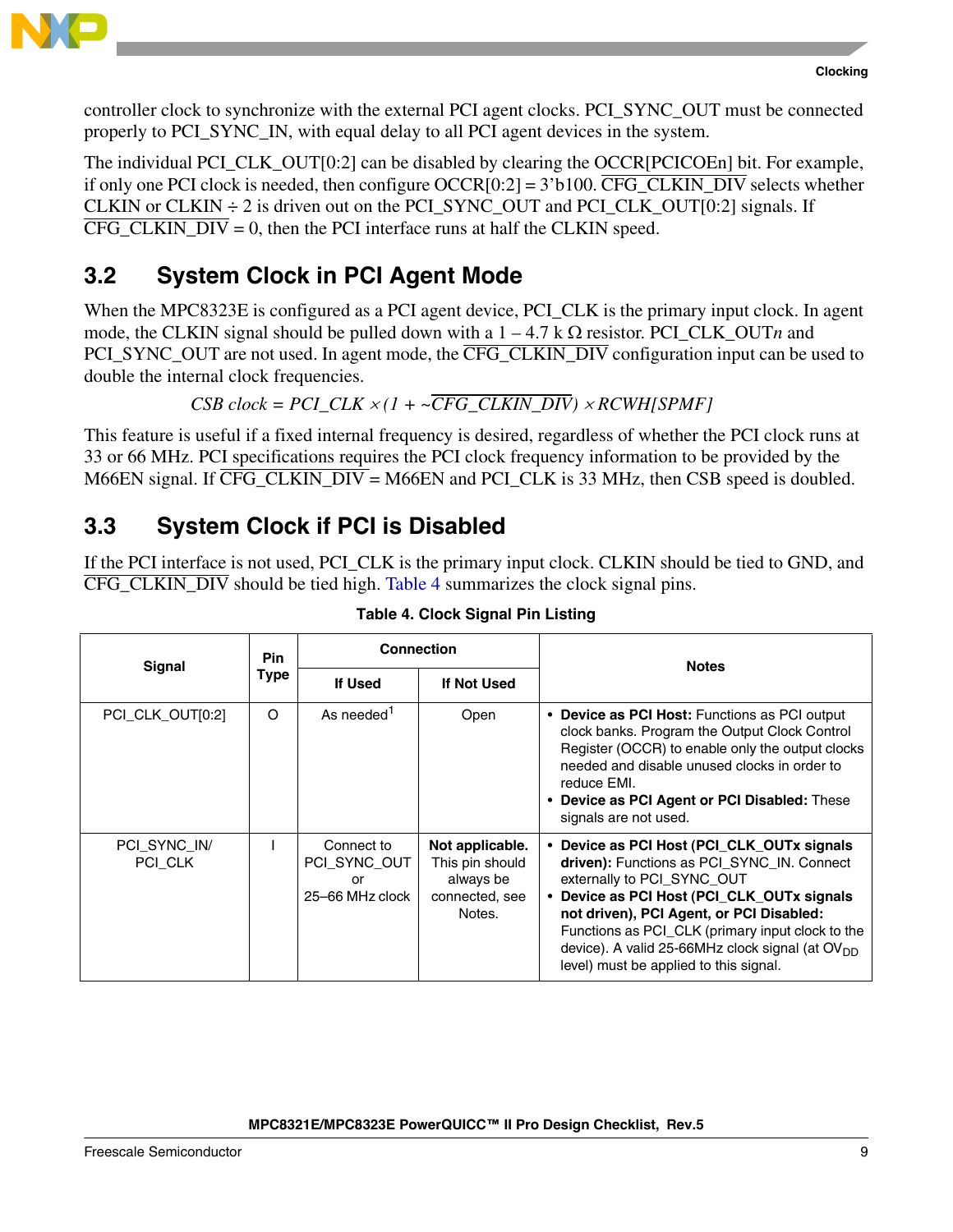

**Clocking**

#### **Table 4. Clock Signal Pin Listing (continued)**

| <b>Signal</b> | <b>Pin</b>  | <b>Connection</b>                    |                                     | <b>Notes</b>                                                                                                                                                                                                                                                                                                                          |
|---------------|-------------|--------------------------------------|-------------------------------------|---------------------------------------------------------------------------------------------------------------------------------------------------------------------------------------------------------------------------------------------------------------------------------------------------------------------------------------|
|               | <b>Type</b> | If Used                              | If Not Used                         |                                                                                                                                                                                                                                                                                                                                       |
| PCI SYNC OUT  | O           | Connect to<br>PCI SYNC IN            | Open                                | • Device as PCI Host (PCI_CLK_OUTx signals<br>driven): Connect externally to PCI SYNC IN<br>signal for de-skewing of external PCI clock routing.<br>Loop trace should match with PCI_CLK_OUTx<br>signal traces.<br>• Device as PCI Host (PCI_CLK_OUTx signals<br>not driven), PCI Agent, or PCI Disabled: This<br>signal is not used. |
| <b>CLKIN</b>  |             | Connect to 25–66<br>MHz clock signal | 1 k-4.7 k $\Omega$ to<br><b>GND</b> | • Device as PCI Host: Functions as primary input<br>clock. A valid 25-66 MHz clock signal (at OV <sub>DD</sub><br>level) must be applied to this signal.<br>• Device as PCI Host (PCI_CLK_OUTx signals<br>not driven), Device as PCI Agent or PCI<br>Disabled: This signal is not used.                                               |

#### **Note:**

1. "As needed" terminology is used throughout this document to indicate that the pin should be connected to other devices on the board as required for the application.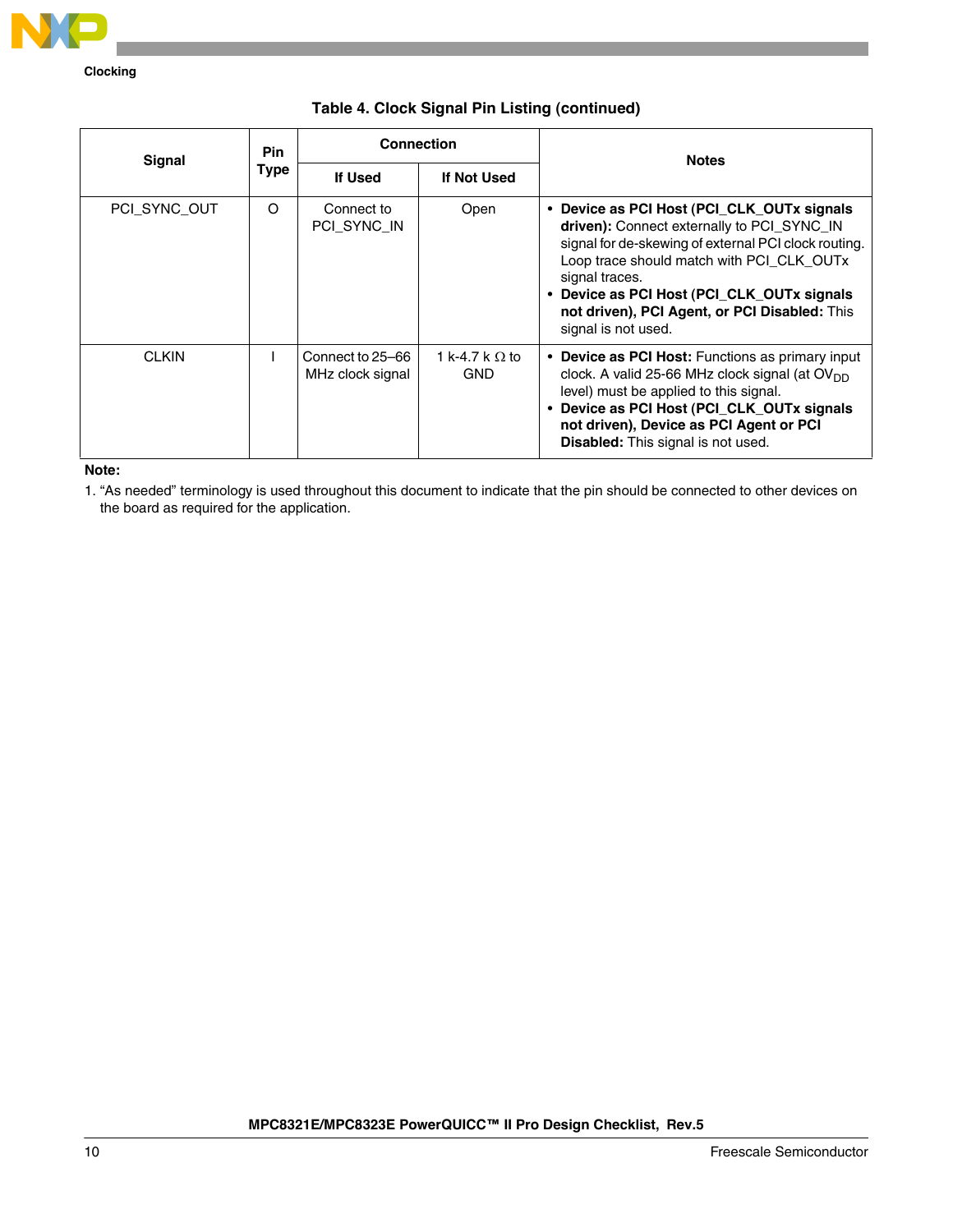

# <span id="page-9-0"></span>**4 Power-On Reset and Reset Configurations**

A detailed power-on reset flow is described in the "Reset, Clocking, and Initialization" chapter of the *MPC8323E PowerQUICC™ II Pro Integrated Communications Processor Family Reference Manual*.

### **4.1 Reset Configuration Signals**

Various device functions of the MPC8323E are initialized by sampling certain signals during the assertion of the PORESET signal after a stable clock is supplied. These inputs are either pulled high or low during this period. While these pins are generally output pins during normal operation, they are treated as inputs while PORESET is asserted. See [Table 5](#page-9-1) for termination recommendations for the reset configuration pins.

<span id="page-9-1"></span>

| Signal                                     | Pin Type | <b>Termination</b>                                                                                                                          |
|--------------------------------------------|----------|---------------------------------------------------------------------------------------------------------------------------------------------|
| <b>PORESET</b>                             |          | Driven actively by the external reset logic                                                                                                 |
| <b>HRESET</b>                              | 1/O      | Pullup with 1 k $\Omega$ to OV <sub>DD</sub>                                                                                                |
| <b>SRESET</b>                              | 1/O      | Pullup with 2 - 10 k $\Omega$ to OV <sub>DD</sub>                                                                                           |
| LGPL <sub>0</sub> /<br>CFG_RESET_SOURCE[0] | I/O      | Pull-up with 4.7k $\Omega$ to OV <sub>DD</sub> or pulldown with 1k $\Omega$ to GND as desired, see Table 6<br>OR                            |
| LGPL1/<br>CFG_RESET_SOURCE[1]              | 1/O      | Driven by FPGA as needed during HRESET assertion and tri-state after<br><b>HRESET</b> negation                                              |
| LGPL3/<br>CFG_RESET_SOURCE[2]              | 1/O      |                                                                                                                                             |
| CFG CLKIN DIV                              |          | Pull-up with 4.7 k $\Omega$ to OV <sub>DD</sub> or pull down with 1k $\Omega$ to GND as desired<br>Note: For more information, see Table 7. |

**Table 5. Reset Configuration Pin Listing**

The CFG\_RESET\_SOURCE[0:2] input signals are sampled during the assertion of PORESET to specify the interface from which the device is to load the reset configurations words. The words can be loaded from the  $I<sup>2</sup>C$  interface, from a device on the local bus (CPLD, EEPROM, or FLASH), or from an internally defined word value. [Table 6](#page-9-2) describes the RCW options. For details, see the *MPC8323E PowerQUICC™ II Pro Integrated Communications Processor Family Reference Manual* (MPC8323ERM).

**Table 6. Reset Configuration Word Source**

<span id="page-9-2"></span>

| CFG_RESET_SOURCE[0:2] Value (Binary) | <b>Description</b>                                                                                                      |
|--------------------------------------|-------------------------------------------------------------------------------------------------------------------------|
| 000                                  | Reset configuration words are loaded from a device on the local bus                                                     |
| 001                                  | Reserved configuration, should not be used.                                                                             |
| 010                                  | Reset configuration word is loaded from a device on ${}^{12}C$ .<br>PCI_CLK/PCI_SYNC_IN is in the range of 24-66.67MHz. |
| $011 - 111$                          | Hard coded options 0-4.                                                                                                 |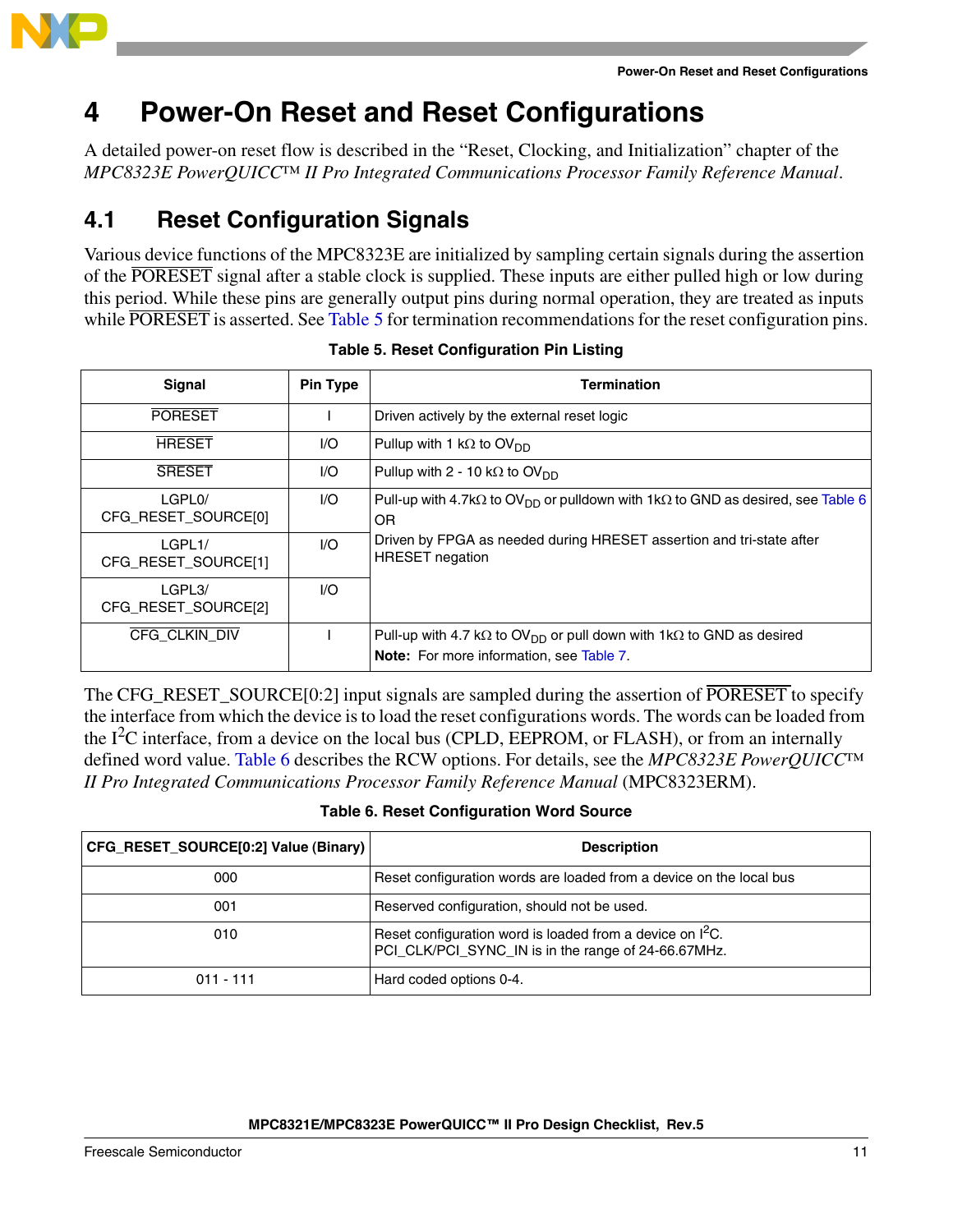

#### **Power-On Reset and Reset Configurations**

The CFG CLKIN DIV input signal is also sampled during the assertion of PORESET to determine the relationship between CLKIN and PCI\_SYNC\_IN. See [Table 7.](#page-10-0) Notice that the configuration pins are multiplexed with the local bus GPLx signals.

<span id="page-10-0"></span>

| <b>CFG_CLKIN_DIV Value (Binary)</b> | <b>Description</b>                                                                                                                                                                                                                                                |
|-------------------------------------|-------------------------------------------------------------------------------------------------------------------------------------------------------------------------------------------------------------------------------------------------------------------|
|                                     | In PCI host mode:<br>• PCI runs at CLKIN speed<br>• $csb$ $clk = CLKIN \times SPMF$<br>In PCI agent or PCI Disabled mode:<br>• $csb$ $clk = PCI$ $CLK \times SPMF$                                                                                                |
| 0                                   | In PCI host mode:<br>• PCI interface runs at half of CLKIN speed<br>• PCI CLK OUT = CLKIN/2<br>• $csb\_clk = (PCI\_SYNC\_IN \times 2 \times SPMF) = CLKIN \times SPMF$<br>In PCI agent or PCI Disabled mode:<br>• $csb$ $clk = (PCI \, CLK \times 2 \times SPMF)$ |

|  |  | <b>Table 7. CLKIN Divisor Recommendations</b> |
|--|--|-----------------------------------------------|
|--|--|-----------------------------------------------|

### **4.2 Reset Configuration Words**

The reset configuration words control the clock ratios and other basic device functions such as PCI host or agent mode, boot location, and endian mode. The reset configuration words are loaded from the local bus or the  $I<sup>2</sup>C$  interface during the power-on or hard reset flows. If the reset configuration word is from the flash memory, it should reside at the beginning of the flash memory. That is should start from address 0. A total of two 32-bit-words are read. The first byte is read from address 0x0, the second byte from address 0x8, the third byte from address 0x10, and so on until all 8 bytes are read. Bytes b0–b3 form a word, and this is the reset configuration word low register (RCWLR). Bytes b4–b7 form the reset configuration word high register (RCWHR) as follows:

• RCWLR

0x0000: b0xxxxxx xxxxxxxx 0x0008: b1xxxxxx xxxxxxxx  $0x0010: b2xxxxxxxxxxxxx$ 0x0018: b3xxxxxx xxxxxxxx

• RCWHR

 $0x0020$ :  $b4xxxxxxxxxxxxxx$ 0x0028: b5xxxxxx xxxxxxxx  $0x0030:$  b6xxxxxx xxxxxxxx 0x0038: b7xxxxxx xxxxxxxx

If the reset configuration word is from an  $I^2C$  device, the  $I^2C$  setup must comply with the following requirements:

- I<sup>2</sup>C EEPROM must be connected to I<sup>2</sup>C.
- EEPROM of extended address type must be used.
- EEPROM must respond to the calling address  $0x101_0000$ .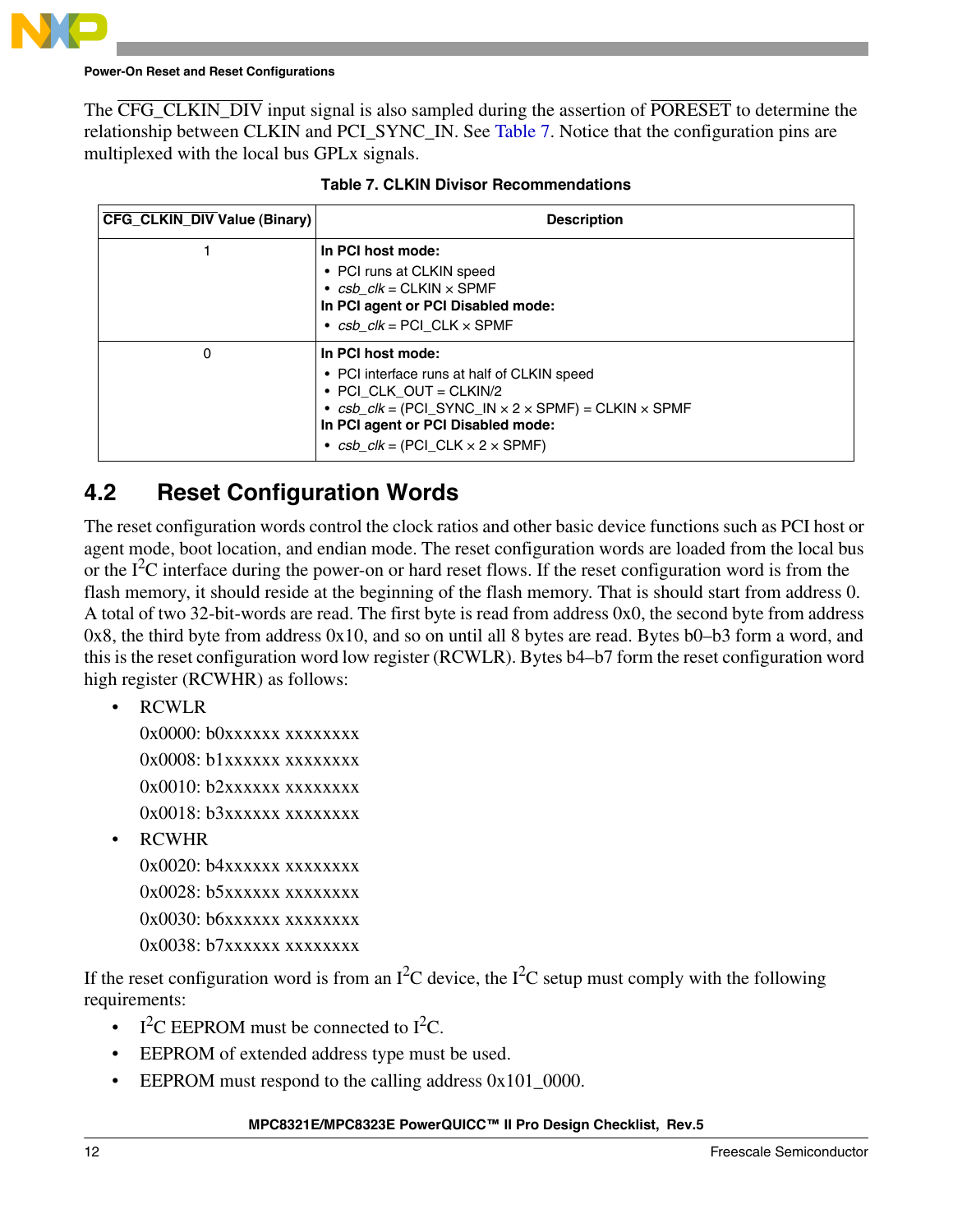

• Use the special data format as described in the reference manual.

### **4.2.1 Blank Flash Memory or I2C EEPROM**

After power-on reset, the MPC8323E first loads the hard reset configuration word from either the local bus or  $I^2C$  device depending on the value of the CFG\_RESET\_SOURCE[0:2] pins.

### **4.2.1.1 Blank Flash Memory**

If the HRCW is in the local bus flash memory, and the flash memory is blank, the MPC8323E loads an invalid HRCW and the PLL cannot lock. When connecting to the processor using an emulator, it will not be possible to communicate with the device through the JTAG port. To overcome this problem, many third-party tools implement a procedure to override the HRCW through JTAG. Contact your tool vendor for further information. To override the HRCW through JTAG with CodeWarrior™, use a JTAG configuration file to change the board reset configuration settings, regardless of the current switches or the values in flash memory. The JTAG configuration file should contain the desired values for the RCWLR and RCWHR registers and specify them in the CCS remote connection settings (Debug Version Settings  $\rightarrow$  Remote Debugging). You can also use the following example file:

<CW8.7\_Folder>\PowerPC\_EABI\_Support\Initialization\_Files\jtag\_chains\832x\_HRCW\_jtag.txt

This file has one line:

E300 (1 1) (2 0x62040083) (3 0x84600000)

The meanings of the parameters inside the JTAG configuration file are:

- Config template index 1: Boolean value that turns the overriding on and off
- Config template index 2: Value for Reset Configuration Word Low in the format of RCWLR
- Config template index 3: Value for Reset Configuration Word High in the format of RCWHR

### **NOTE**

If index 1 is set, the next time the reset\_to\_user or reset\_to\_debug commands are issued, the core should come up with the HRCW overridden. It is not enough to clear index 1 to turn this feature off; a power-on reset should be issued.

### **4.2.1.2 Blank I2C EEPROM**

If you are loading the HRCW from the  $I<sup>2</sup>C$  bus, the override procedure described in the previous section will not work. To avoid this situation, be sure to have an alternate means of programming the EEPROM on the  $I<sup>2</sup>C$  bus or implement an option on the board to use the default built-in HRCW options at power-on reset. The three possible workarounds are:

- Temporarily tie the SDA to the SCL pin rendering the  $I<sup>2</sup>C$  bus non-functional.
- Pull up the reset configuration pins to set the HRCW to load from a different interface such as the local bus, and then override the HRCW word.
- Pull up the reset configuration pins to use one of the default preloaded HRCW so the JTAG tool can gain control. Then program the  $I^2C$  EEPROM with the appropriate HRCW. This is particularly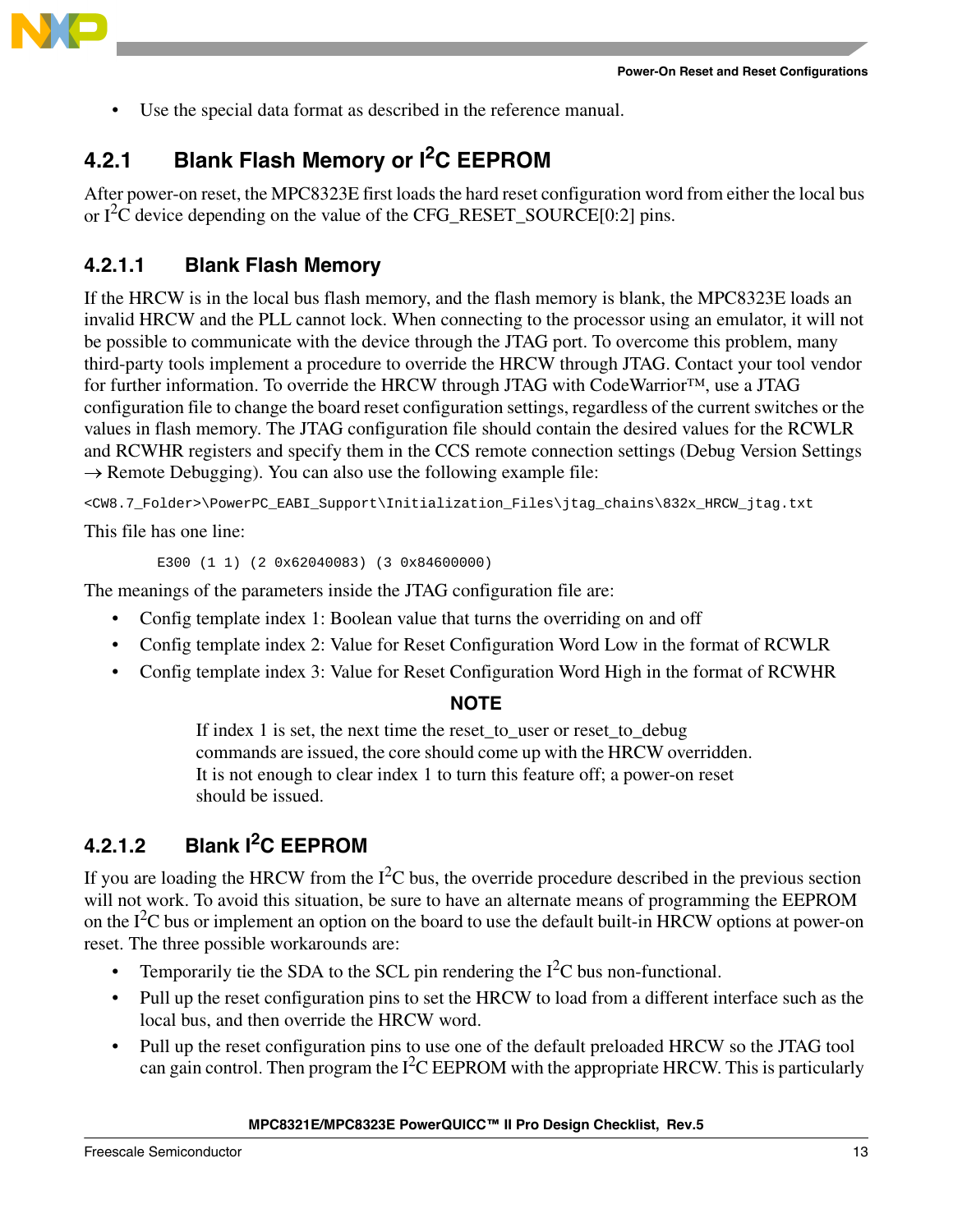#### **Power-On Reset and Reset Configurations**

useful when the local bus flash memory is programmed for the first time or when reflashing is needed after the flash memory is accidentally erased. [Figure 3](#page-12-0) shows an example that fetches the HRCW either from the local bus (CFG\_RESET\_SOURCE[0:2] = 0b000) or chooses a hardcoded HRCW  $(CFG\_RESET_SOWRCE[0:2] = 0b100)$  through a jumper setting.



**Figure 3. Enabling Hardcoded HRCW Option Via Jumper on CFG\_RESET\_SOURCE[0:2]** 

### <span id="page-12-0"></span>**4.3 Boot sequencer**

The boot sequencer is for loading the hardware reset configuration word and configuring any memory-mapped register before the boot-up code runs. Reset configuration load mode is selected based on the settings of the CFG\_RESET\_SOURCE $[0:2]$  pins during the power-on reset sequence. The  $I<sup>2</sup>C$ interface loads the reset configuration words from an EEPROM at a specific calling address while the rest of the device is in the reset state. After the reset configuration words are latched inside the device,  $I^2C$  is reset until HRESET is negated. Then the device can be initialized using boot sequencer mode.

Boot sequencer mode is selected at power-on reset by the RCWHR[BOOTSEQ] field. The  $I<sup>2</sup>C$  module communicates with one or more EEPROMs through the  $I<sup>2</sup>C$  interface to initialize one or more configuration registers of the PowerQUICC II Pro. For example, this code can be used to configure the port interface registers if the device is booting from PCI. Refer to the reference manual for the complete data format for programming the  $I<sup>2</sup>C$  EEPROM. The boot sequencer contains a basic level of error detection. If the  $I^2C$  boot sequencer fails while loading the reset configuration words, the RSR[BSF] bit is set. If a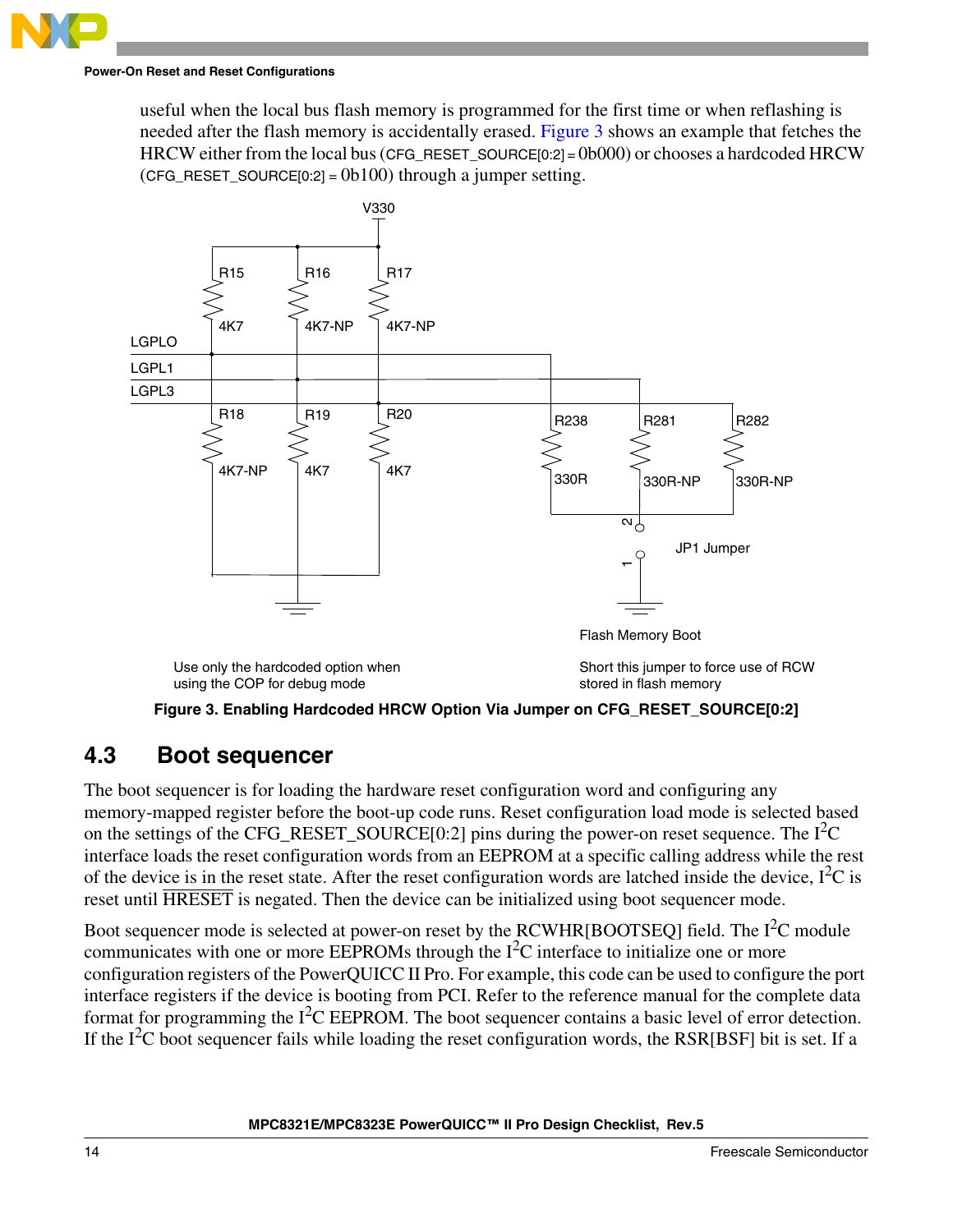

preamble or CRC fail is detected in boot sequencer mode, there is no internal or external indication that the boot sequencer operation has completed unsuccessfully.

# **4.4 HRESET and SRESET**

The HRESET and SRESET signals are not pure input signals. They are open-drain signals that the MPC8323E processor can drive low. The connection on the left side of [Figure 4](#page-13-1) causes signal contention and must not be used.



**Figure 4. HRESET and SRESET Connection**

## <span id="page-13-1"></span>**4.5 Useful System POR Debug Registers**

The hardware reset configuration settings can be read in the RCWLR, the RCWHR, the reset status register (RSR), and the system PLL mode register (SPMR). See the reference manual for details on these registers. Note that all of these resisters are read-only registers.

# <span id="page-13-0"></span>**5 JTAG and Debug**

Boundary-scan testing is enabled through the JTAG interface signals. The TRST signal is optional in the IEEE Std 1149.1™ specification, but it is provided on all processors that implement the Power Architecture<sup>™</sup>. The device requires TRST to be asserted during power-on reset flow to ensure that the JTAG boundary logic does not interfere with normal chip operation. While the TAP controller can be forced to the reset state using only the TCK and TMS signals, generally systems assert TRST during the power-on reset flow. Simply tying TRST to PORESET is not practical because the JTAG interface is also used for accessing the common on-chip processor (COP), which implements the debug interface to the chip.

The COP function of these processors allow a remote computer system (typically, a PC with dedicated hardware and debugging software) to access and control the internal operations of the processor. The COP interface connects primarily through the JTAG port of the processor, with some additional status monitoring signals. The COP port requires the ability to assert PORESET or TRST independently to control the processor fully. If the target system has independent reset sources, such as voltage monitors, watchdog timers, power supply failures, or push-button switches, the COP reset signals must be merged into these signals with logic.

In the arrangement shown in [Figure 5](#page-14-0), the COP port can assert PORESET or TRST independently while ensuring that the target can drive PORESET as well. The COP interface has a standard header, shown in [Figure 5](#page-14-0), for connecting to the target system and is based on the 0.025" square-post, 0.100" centered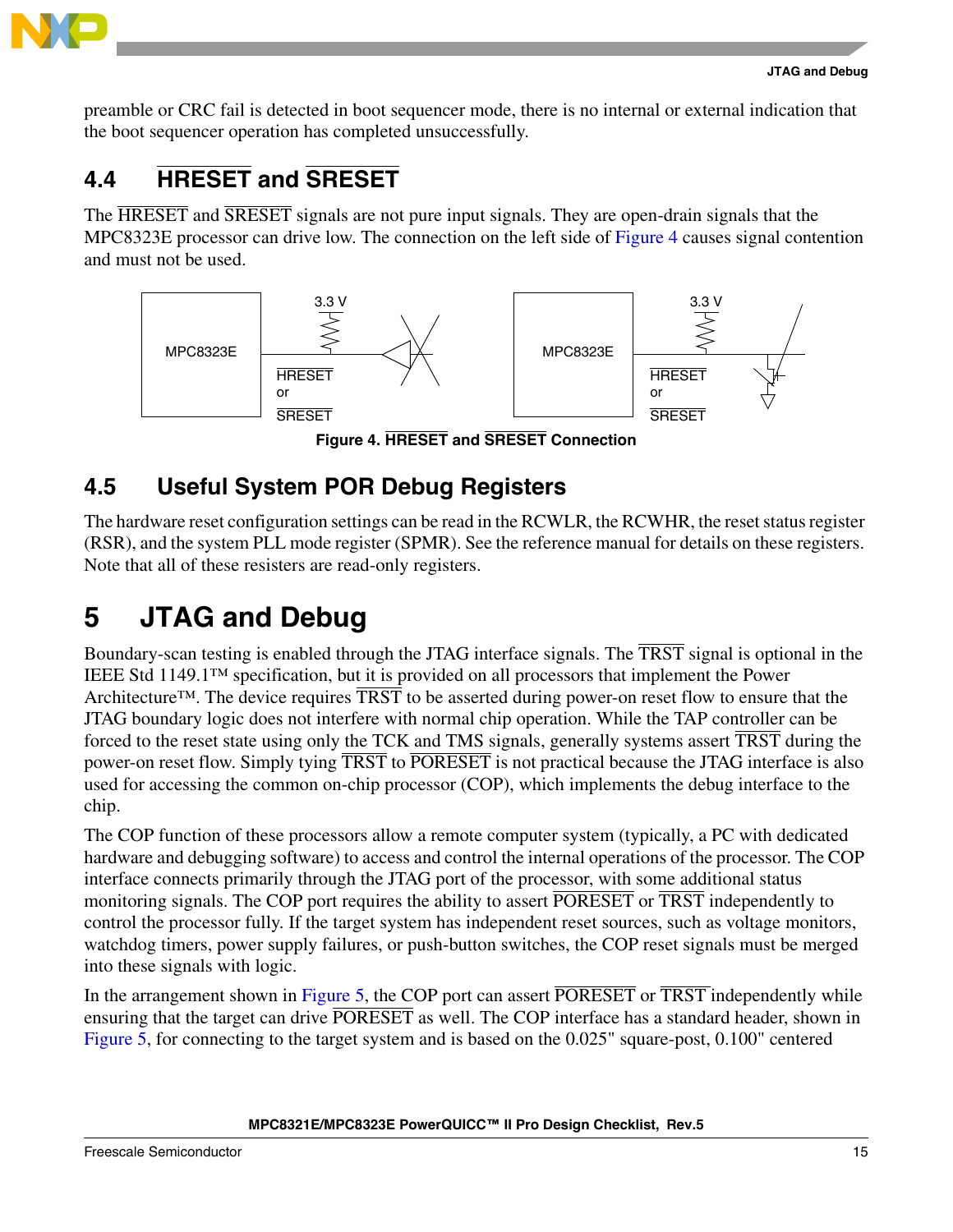

#### **JTAG and Debug**

header assembly (often called a Berg header). The connector typically has pin 14 removed as a connector key.

The COP header adds many benefits such as breakpoints, watchpoints, register and memory examination/modification, and other standard debugger features. An inexpensive option can be to leave the COP header unpopulated until needed. There is no standardized way to number the COP header; so emulator vendors have issued many different pin numbering schemes. Some COP headers are numbered top-to-bottom then left-to-right, while others use left-to-right then top-to-bottom. Still others number the pins counter- clockwise from pin 1 (as with an IC). Regardless of the numbering scheme, the signal placement recommended in [Figure 5](#page-14-0) is common to all known emulators.

If the JTAG interface and COP header are not used, Freescale recommends all of the following connections:

- TRST should be tied to PORESET through a 0 kQ isolation resistor so that it is asserted when the system reset signal (PORESET) is asserted, ensuring that the JTAG scan chain is initialized during the power-on reset flow. Freescale recommends that the COP header be designed into the system as shown in [Figure 6.](#page-15-0) If this is not possible, the isolation resistor allows future access to  $\overline{\text{TRST}}$  in case a JTAG interface may need to be wired onto the system in future debug situations.
- Tie TCK to  $OV<sub>DD</sub>$  through a 10 k $\Omega$  resistor to prevent TCK from changing state and reading incorrect data into the device.
- No connection is required for TDI, TMS, or TDO.



<span id="page-14-0"></span>**Figure 5. COP Connector Physical Pinout**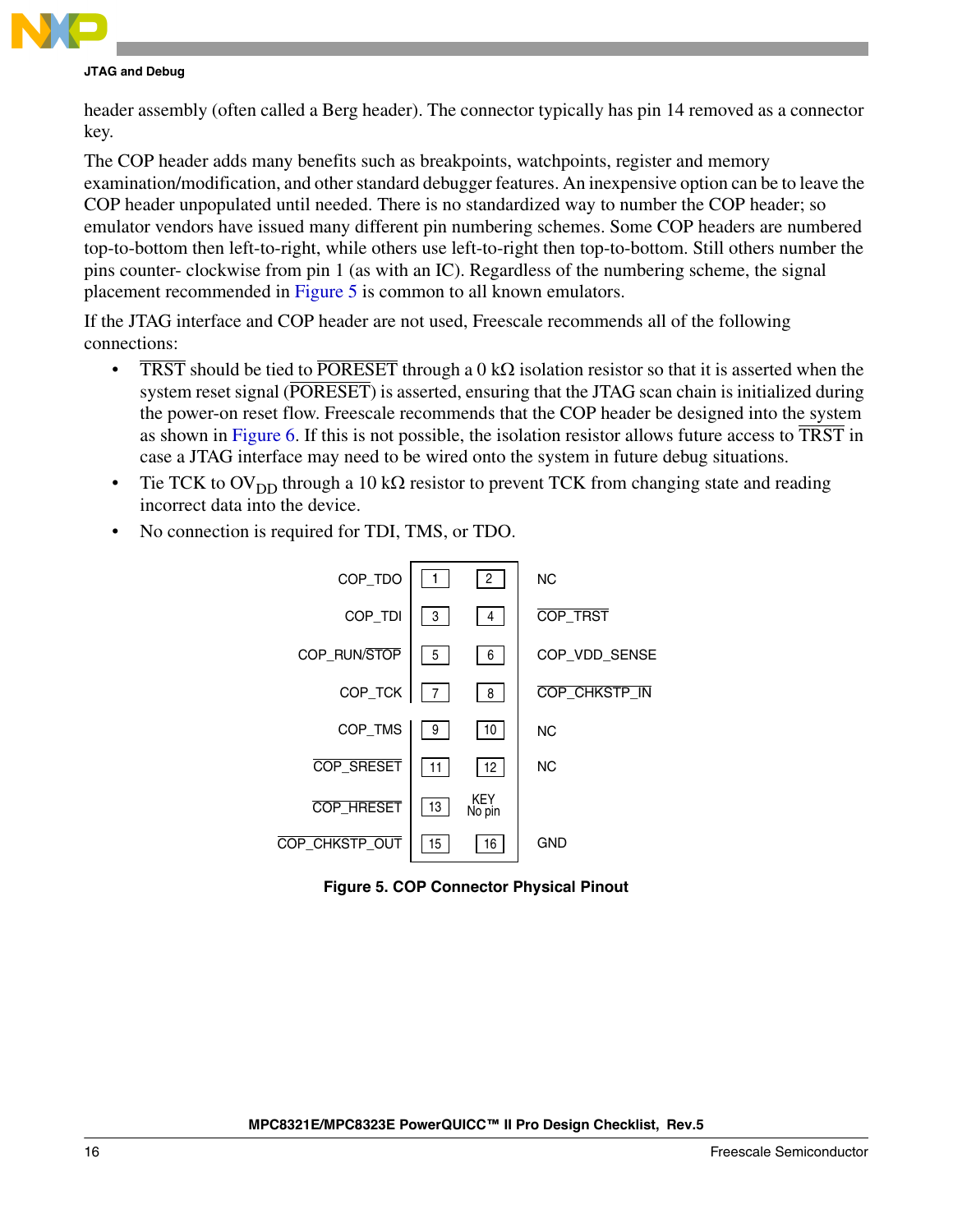

#### **JTAG and Debug**



#### **Notes:**

- processor to control the processor fully as shown here. 1. The COP port and target board should be able to assert PORESET and TRST independently to the
- 2. Populate this with a 10  $\Omega$  resistor for short-circuit/current-limiting protection.
- 3. COP\_RUN/STOP, normally found on pin 5 of the COP header, is not implemented on the device. Connect pin 5 of the COP header to OV<sub>DD</sub> with a 10 k $\Omega$  pull-up resistor.
- 4. The KEY location (pin 14) is not physically present on the COP header.
- 5. Although pin 12 is defined as a No-Connect, some debug tools may use pin 12 as an additional GND pin for improved signal integrity.
- 6. This switch is included as a precaution for BSDL testing. The switch should be open during BSDL testing to avoid accidentally asserting the /TRST line. If BSDL testing is not being performed, this switch should be closed or removed.
- <span id="page-15-0"></span>7. See erratum RESET3 in MPC832xECE.

#### **Figure 6. JTAG Interface Connection**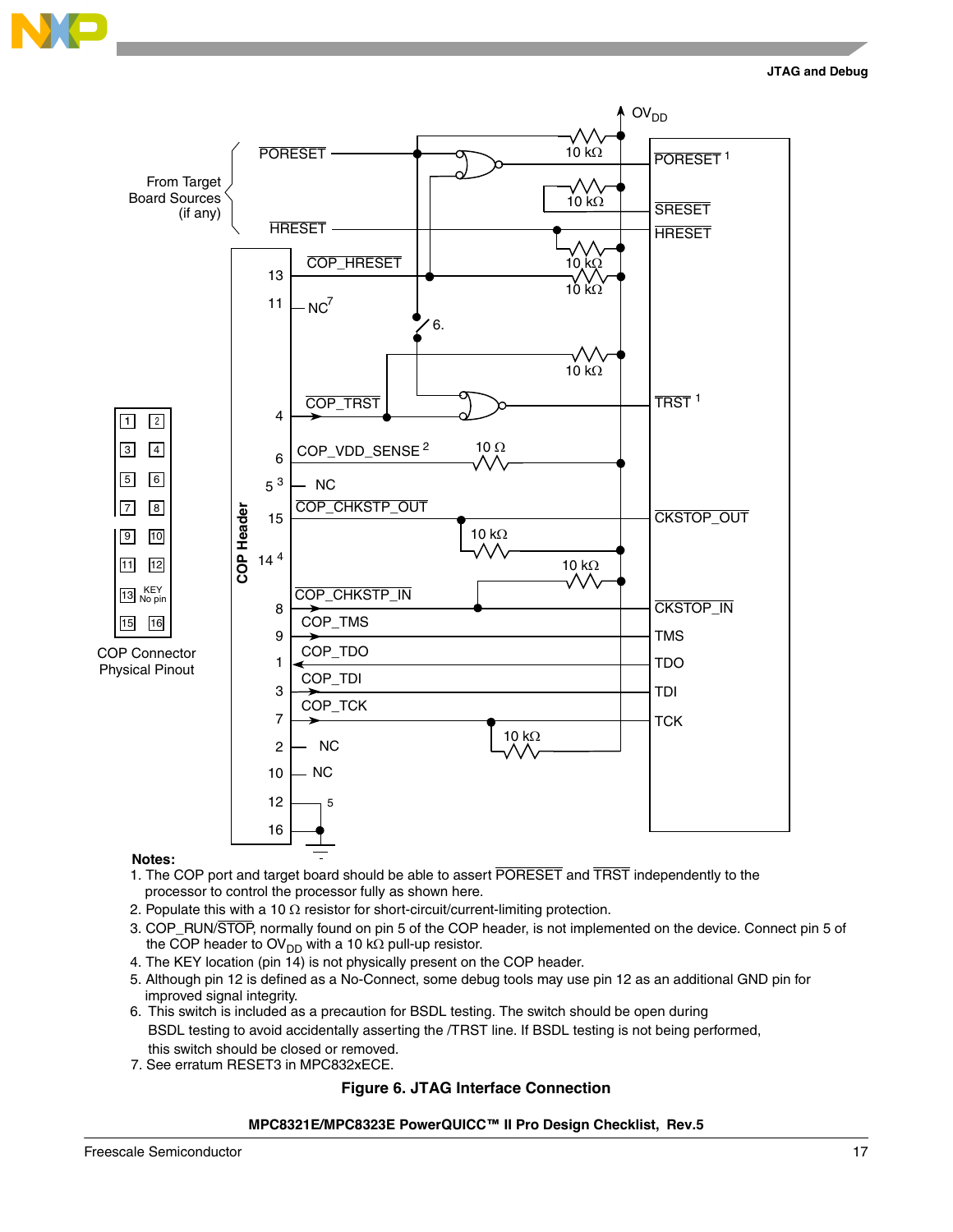

[Table 8](#page-16-1) details the termination recommendations for the JTAG, TEST, PMC, and thermal management pins.

<span id="page-16-1"></span>

| <b>Signal</b>  | <b>Pin</b>                |                                                                                           | <b>Connection</b>                                  | <b>Notes</b>                                                                                                                                                                                                                                                                                              |  |  |  |  |
|----------------|---------------------------|-------------------------------------------------------------------------------------------|----------------------------------------------------|-----------------------------------------------------------------------------------------------------------------------------------------------------------------------------------------------------------------------------------------------------------------------------------------------------------|--|--|--|--|
|                | <b>Type</b>               | if used                                                                                   | if not used                                        |                                                                                                                                                                                                                                                                                                           |  |  |  |  |
| <b>TCK</b>     | ı                         | As needed $+$<br>10 k $\Omega$ to OV <sub>DD</sub>                                        | 10 k $\Omega$ to OV <sub>DD</sub>                  | Commonly used for boundary scan testing. If this pin is<br>truly not used, it can be tied directly to GND.                                                                                                                                                                                                |  |  |  |  |
| <b>TDI</b>     | т                         | As needed                                                                                 | Open                                               | This JTAG pin has a weak internal pull-up P-FET that is<br>always enabled.                                                                                                                                                                                                                                |  |  |  |  |
| <b>TDO</b>     | O                         | As needed                                                                                 | Open                                               | Actively driven during RESET                                                                                                                                                                                                                                                                              |  |  |  |  |
| <b>TMS</b>     | ı                         | As needed                                                                                 | Open                                               | This JTAG pin has a weak internal pull-up P-FET that is<br>always enabled.                                                                                                                                                                                                                                |  |  |  |  |
| <b>TRST</b>    | ı                         | Tie to the<br>output of a<br>Negative OR<br>$gate +$<br>10 k $\Omega$ to OV <sub>DD</sub> | Tie to<br><b>PORESET</b><br>through a 0 k $\Omega$ | This JTAG pin has a weak internal pull-up P-FET that is<br>always enabled.<br>If an In-Circuit Emulator is used in the design, TRST<br>should be tied to the output of a Negative OR gate logic.<br>The inputs to the Negative OR gate logic should be any<br>external TRST source and the PORESET signal |  |  |  |  |
|                |                           |                                                                                           | <b>Test</b>                                        |                                                                                                                                                                                                                                                                                                           |  |  |  |  |
| TEST_MODE      | I                         |                                                                                           | Tie directly to GND                                |                                                                                                                                                                                                                                                                                                           |  |  |  |  |
|                |                           |                                                                                           | <b>PMC</b>                                         |                                                                                                                                                                                                                                                                                                           |  |  |  |  |
| <b>QUIESCE</b> | O                         | As needed                                                                                 | Open                                               |                                                                                                                                                                                                                                                                                                           |  |  |  |  |
|                | <b>Thermal Management</b> |                                                                                           |                                                    |                                                                                                                                                                                                                                                                                                           |  |  |  |  |
| THERM0         | ı                         | As needed                                                                                 | Tie to GND                                         | Thermal sensitive resistor                                                                                                                                                                                                                                                                                |  |  |  |  |
| THERM1         |                           | As needed                                                                                 | Tie to GND                                         | Thermal sensitive resistor                                                                                                                                                                                                                                                                                |  |  |  |  |

|  |  |  | Table 8. JTAG and TEST Pin Listing |
|--|--|--|------------------------------------|
|--|--|--|------------------------------------|

# <span id="page-16-0"></span>**6 Functional Blocks**

This section discusses the recommendations and guidelines for designing with the various functional blocks on the PowerQUICC II Pro processors.

### **6.1 Local Bus Controller**

The local bus runs at up to 66 MHz, The local bus supports four chip selects:  $\overline{LCS}$ [0:3]. LGPL4 must be pulled high to  $O(V_{DD})$  with a 1K- $\Omega$  resistor. In the normal case, when MPC8323E boots from the flash memory on the local bus, the local bus uses the GPCM machine. Under GPCM, the LGPL4 functions as LGTA, which is an input. Therefore, it must be pulled high. If it is floating and drifts to low, it terminates GPCM access prematurely. The pull-up also avoids the issue described in the local bus signal description table in the reference manual.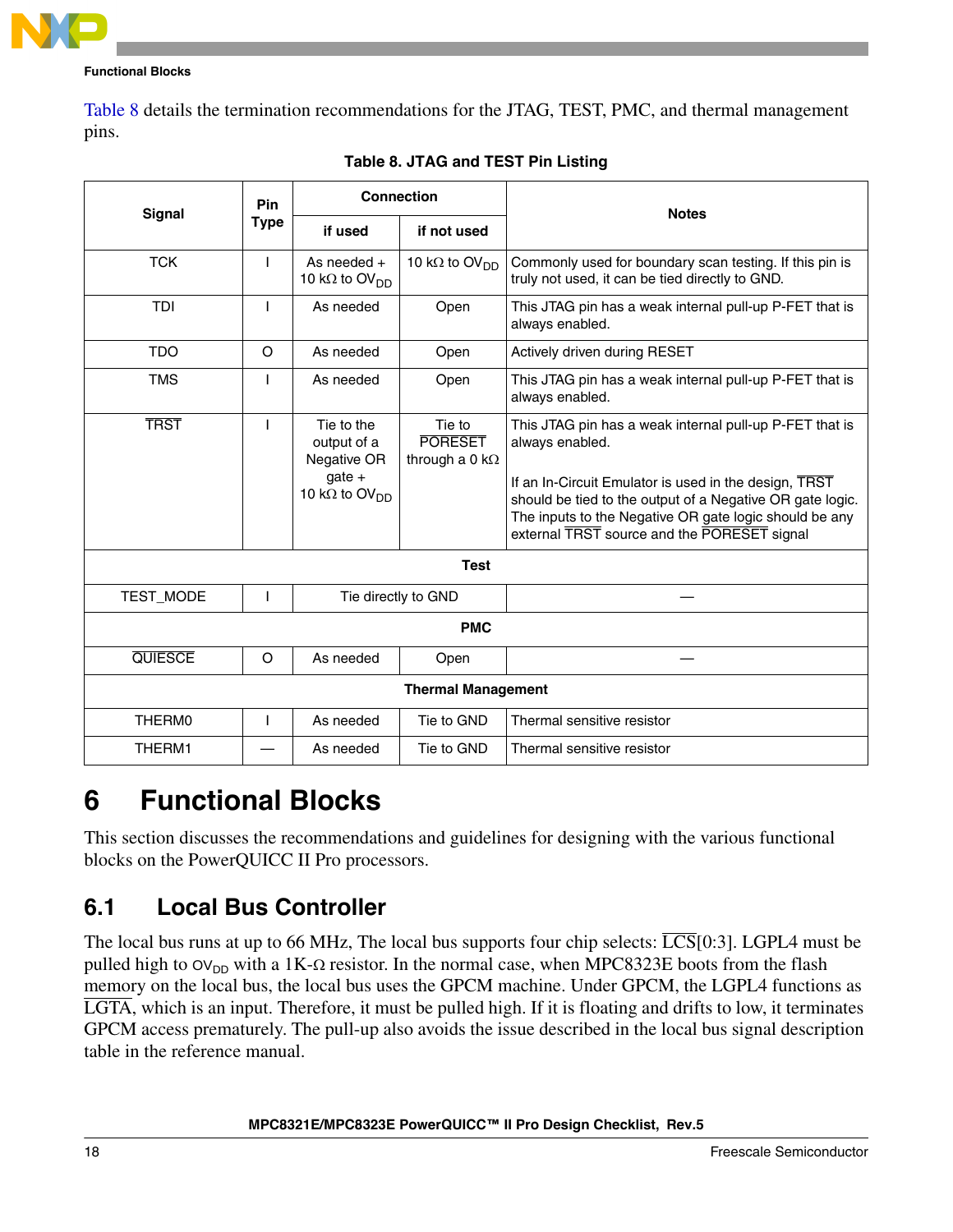

The local bus frequency can be adjusted through the LCRR[CLKDIV] register field. After reset, the MPC8323E defaults to a 8:1 ratio. However the MPC8323E only supports Local bus frequencies of 33 and 66 MHz (these are the only frequencies that are currently tested). Therefore, the user must adjust the value of the LCRR[CLKDIV] in order to meet the local bus supported frequencies. Software should not reconfigure the local bus clock while code is executing from the local bus, but rather while code is executing from another interface, such as the DDR controller.

### **6.1.1 Local Bus Address Signals**

To save signals on the local bus, address and data are multiplexed onto the same 16-bit bus. An external latch is needed to demultiplex the 16-bit MSB address and, together with LA[16:25], to reconstruct the original address. No external intelligence is needed, because LALE provides the correct timing to control a standard logic latch. The LAD signals can be directly connected to the data signals of the memory/peripheral. Transactions on the local bus start with an address phase, where the LBC drives the transaction address on the LAD signals and asserts the LALE signal. This can be used to latch the address and then the LBC can continue with the data phase. [Figure 7](#page-17-0) and [Figure 9](#page-18-0) illustrate the connection of the local bus in both multiplexed and non-multiplexed address modes defined by the state of the CFG\_LBIU\_MUX\_EN signal. For details on the operation of the local bus controller, refer to the reference manual.



**Figure 7. Local Bus Address Connection Example (Multiplexed Mode)**

<span id="page-17-0"></span>

**Figure 8. Unmultiplexed Address and Data Bus Connection Example**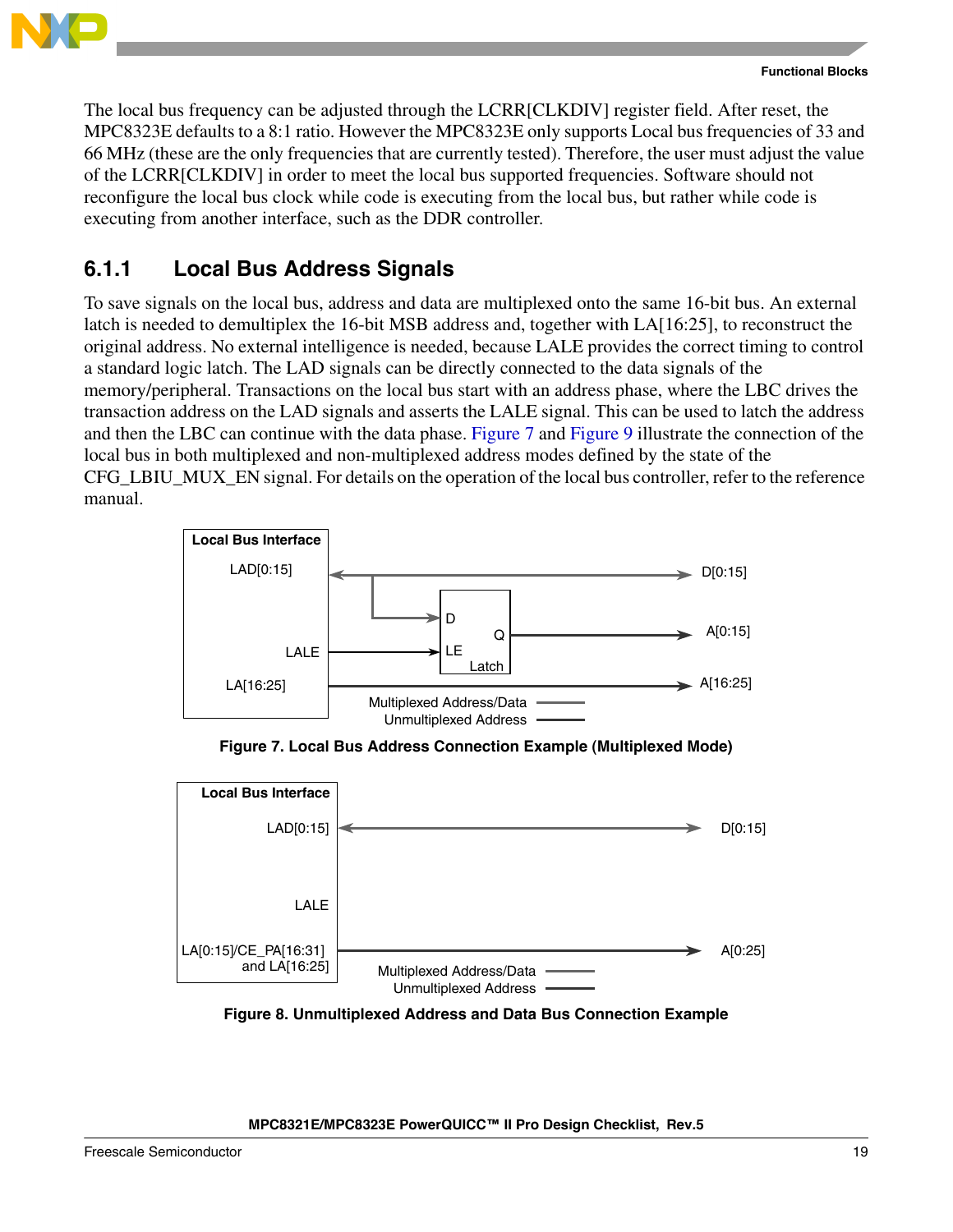

### **6.1.2 Connecting Devices to the Local Bus**

The MPC8323E local bus features a multiplexed address and data bus, LAD[0:15]. An external latch is required to de-multiplex these signals to the connecting device. [Figure 9](#page-18-0) shows the timing of LALE. When LALE is high, it indicates LAD[0:15] is in the address phase.



**Figure 9. LALE Timing**

<span id="page-18-0"></span>For every assertion of  $\overline{\text{LCS}}$ n, LALE is asserted first. While LALE is asserted, all other control signals are negated. The duration of LALE can be programmed to 1–4 cycles in LCRR[EADC]. The default is 4 cycles. The timing of LALE negation is important to ensure the correct latch. If the change of LAD and negation of LALE are too close and the margin for the latch is not sufficient, RCWHR[LALE] can be set. LALE is negated  $\frac{1}{2}$  a local bus clock earlier, which should ensure enough margin. [Table 9](#page-18-1) shows the termination recommendations for the local bus pins.

**Table 9. Local Bus Pin Listing**

<span id="page-18-1"></span>

| <b>Critical</b>            | <b>Signal</b>                                           | <b>Pin Type</b> | <b>Connection</b> |                                       |   |  |  |
|----------------------------|---------------------------------------------------------|-----------------|-------------------|---------------------------------------|---|--|--|
|                            |                                                         |                 | If Used           | If Not Used                           | s |  |  |
| <b>Local Bus Interface</b> |                                                         |                 |                   |                                       |   |  |  |
|                            | LAD[0:15]                                               | 1/O             | As needed         | 2 k-10 k $\Omega$ to OV <sub>DD</sub> |   |  |  |
|                            | LA[0:25]                                                | O               | As needed         | Open                                  |   |  |  |
|                            | $\overline{LCS}$ [0:3]                                  | O               | As needed         | Open                                  |   |  |  |
|                            | $\overline{\text{LWE}}[0:1]/\overline{\text{LBS}}[0:1]$ | O               | As needed         | Open                                  |   |  |  |
|                            | <b>LBCTL</b>                                            | O               | As needed         | Open                                  |   |  |  |
|                            | <b>LALE</b>                                             | O               | As needed         | Open                                  |   |  |  |
| $\boldsymbol{\mathsf{X}}$  | LGPL0/ CFG_RESET_SOURCE0                                | 1/O             | As needed         | See Table 6                           |   |  |  |
| $\boldsymbol{\mathsf{X}}$  | LGPL1/ CFG_RESET_SOURCE1                                | I/O             | As needed         | See Table 6                           |   |  |  |
|                            | LGPL2/LOE                                               | O               | As needed         | Open                                  |   |  |  |
| X                          | LGPL3/ CFG_RESET_SOURCE2                                | 1/O             | As needed         | See Table 6                           |   |  |  |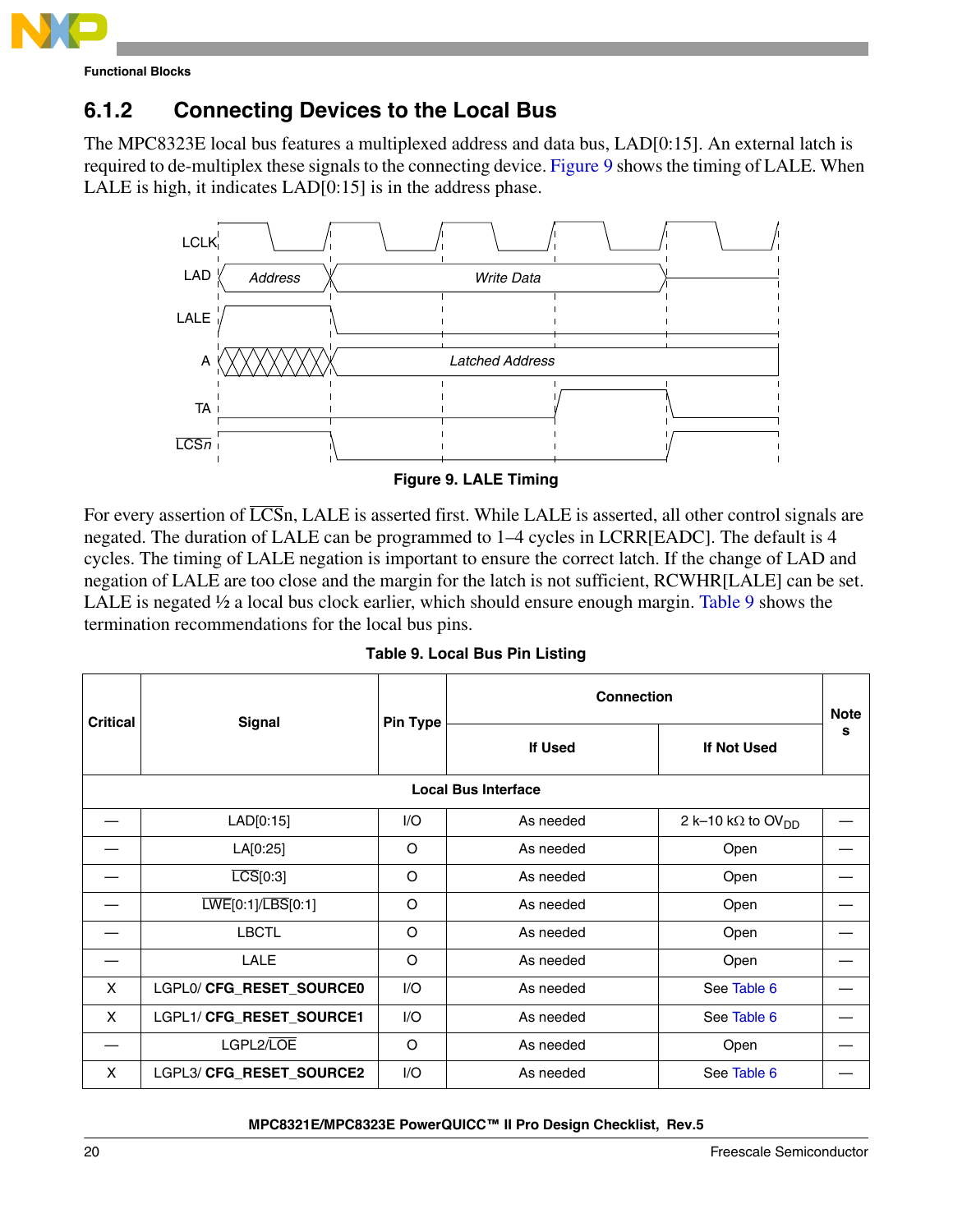

| <b>Critical</b> | Signal             | <b>Pin Type</b> | <b>Connection</b>                                 |                    | <b>Note</b> |
|-----------------|--------------------|-----------------|---------------------------------------------------|--------------------|-------------|
|                 |                    |                 | <b>If Used</b>                                    | <b>If Not Used</b> | s           |
|                 | LGPL4/LGTA/LUPWAIT | I/O             | As needed + 1 k-10 k $\Omega$ to OV <sub>DD</sub> | Open               |             |
| X               | LGPL5              | O               | As needed                                         | Open               |             |
|                 | LCLK[0:1]          |                 | As needed                                         | Open               |             |

### **6.2 DDR SDRAM**

Refer to the following application notes for details on layout considerations and DDR programming guidelines:

- For signal integrity and layout considerations: *Hardware and Layout Design Considerations for DDR Memory Interfaces* (AN2582).
- *Programming the PowerQUICC III DDR SDRAM Controller* (AN2583).
- For signal integrity and layout considerations: *Hardware and Layout Design Considerations for DDR2 SDRAM Memory Interfaces* (AN2910).

The MPC8323E DDR controller supports both DDR1 and DDR2 SDRAM selectable via the DDRCDR register (please see the Reference Manual for details). The MPC8323E DDR controller can be configured with a 32-bit data bus interface only. Software must set the DDR\_SDRAM\_CFG[32\_BE] field. Also, the burst length should be set to 8 beats in 32-bit mode by properly configuring the

DDR\_SDRAM\_CFG[8\_BE]. Refer to the MPC8323E reference manual. [Table 10](#page-19-0) lists the termination recommendations for the different DDR signals for both controllers.

<span id="page-19-0"></span>

| <b>Critical</b><br>Signal |            |                 | <b>Connection</b> |             | <b>Notes</b>                                                                                                                                                                                                                                                                                                                |  |
|---------------------------|------------|-----------------|-------------------|-------------|-----------------------------------------------------------------------------------------------------------------------------------------------------------------------------------------------------------------------------------------------------------------------------------------------------------------------------|--|
|                           |            | <b>Pin Type</b> | If Used           | If Not Used |                                                                                                                                                                                                                                                                                                                             |  |
|                           | MDQ[0:31]  | I/O             | As needed         | Open        | Proper signal integrity analysis must be performed using the<br>respective device IBIS model.<br>• Parallel termination is optional for DDR signals and should<br>be simulated to verify necessity.<br>Differential termination is included on DIMMs. It is only<br>$\bullet$<br>required for discrete memory applications. |  |
|                           | MDM[0:3]   | $\circ$         | As needed         | Open        |                                                                                                                                                                                                                                                                                                                             |  |
|                           | MDQS[0:3]  | 1/O             | As needed         | Open        |                                                                                                                                                                                                                                                                                                                             |  |
|                           | MBA[0:2]   | $\circ$         | As needed         | Open        |                                                                                                                                                                                                                                                                                                                             |  |
|                           | MA[0:13]   | $\circ$         | As needed         | Open        |                                                                                                                                                                                                                                                                                                                             |  |
|                           | <b>MWE</b> | $\Omega$        | As needed         | Open        |                                                                                                                                                                                                                                                                                                                             |  |

#### **Table 10. DDR SDRAM Pin Listing**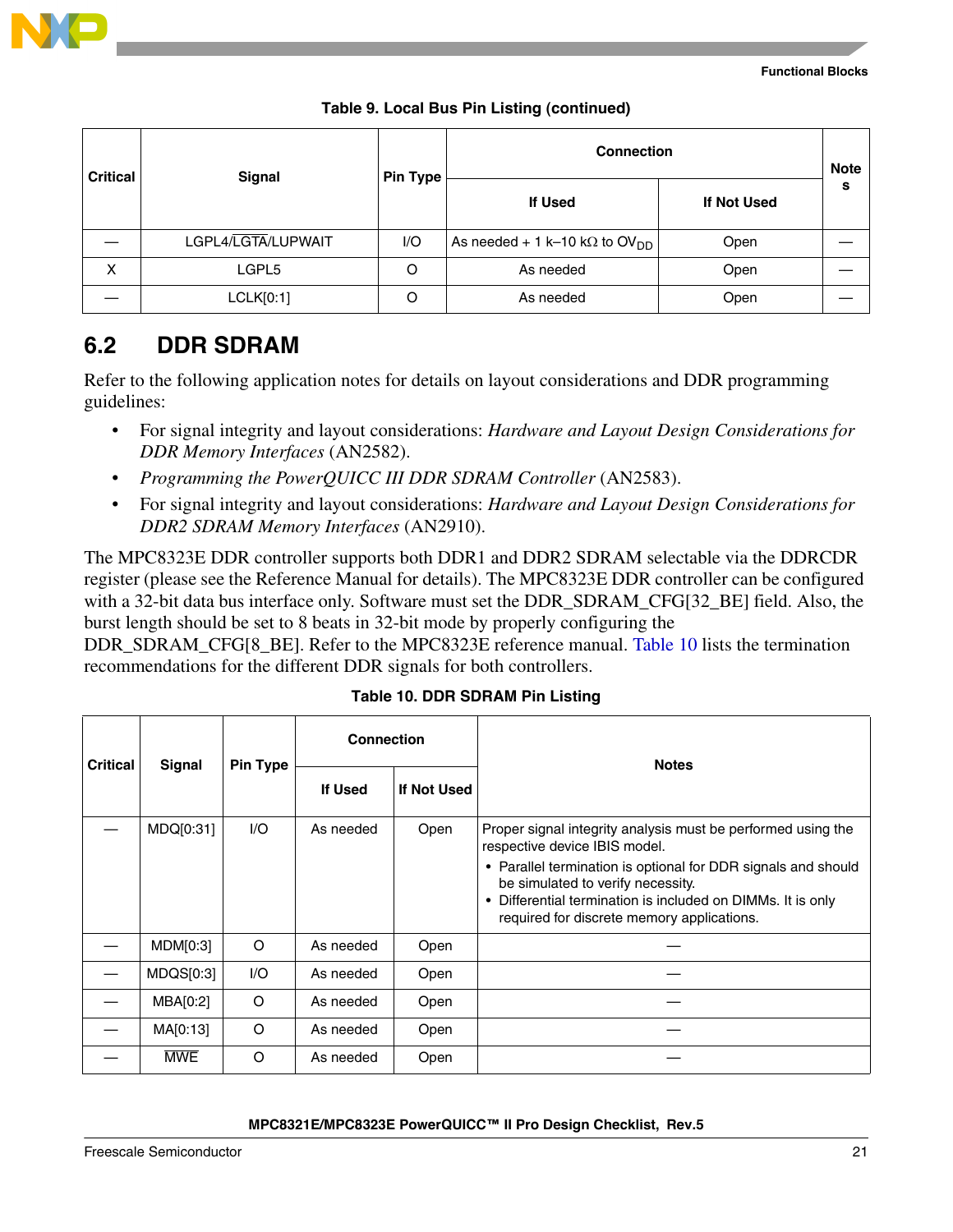

| <b>Signal</b><br><b>Critical</b> |             | <b>Pin Type</b> | <b>Connection</b> |             | <b>Notes</b>                                                                                |
|----------------------------------|-------------|-----------------|-------------------|-------------|---------------------------------------------------------------------------------------------|
|                                  |             |                 | If Used           | If Not Used |                                                                                             |
|                                  | <b>MRAS</b> | O               | As needed         | Open        |                                                                                             |
|                                  | <b>MCAS</b> | O               | As needed         | Open        |                                                                                             |
|                                  | <b>MCS</b>  | O               | As needed         | Open        |                                                                                             |
|                                  | <b>MCKE</b> | $\circ$         | As needed         | Open        | This output is actively driven during reset rather than being<br>three-stated during reset. |
|                                  | <b>MCK</b>  | O               | As needed         | Open        |                                                                                             |
|                                  | <b>MCK</b>  | O               | As needed         | Open        |                                                                                             |
|                                  | <b>MODT</b> | O               | As needed         | Open        |                                                                                             |

#### **Table 10. DDR SDRAM Pin Listing (continued)**

### **6.3 PCI Bus Interface**

If PCI is used, program  $\overline{INTA/IRQ\_OUT}$  to open drain and pull it up with a 10-k $\Omega$  resistor.

The RCWHR controls the hardware configuration of the PCI blocks as follows:

- RCWH[PCIHOST]. Host/Agent mode for PCI.
- RCWH[PCIARB]. PCI internal/external arbiter mode select.

When the device is configured as a PCI host, the device provides three clock output signals for external PCI agents, PCI\_CLK\_OUT[0:2]. Each clock output can be enabled (enable toggling of the clock) by setting its corresponding OCCR[PCICOE*n*] bit. It is recommended to turn off the unused clock outputs by writing to OCCR[PCICOEn] in order to reduce EMI.

The MPC8323E PCI interface is hot swap friendly, meaning that it supports the hardware and software connection processes as defined in the Hot Swap specification. This level of support allows the board and system designers to build full hot swap systems based on the MPC8323E as a PCI target device. It is assumed that the system uses the external arbiter from the PCI host. Therefore, the extra pins needed for the CompactPCI Hot Swap are multiplexed with the PCI arbitration signals. When an external arbiter is selected (RCWH[PCIARB] = 0), the CompactPCI Hot Swap pins function. When an internal arbiter is selected (RCWH[PCIARB] = 1), the  $\overline{GNT}x/\overline{REQ}x$  pins function.

Refer to the MPC8323E reference manual for details on the usage of the RCWH settings.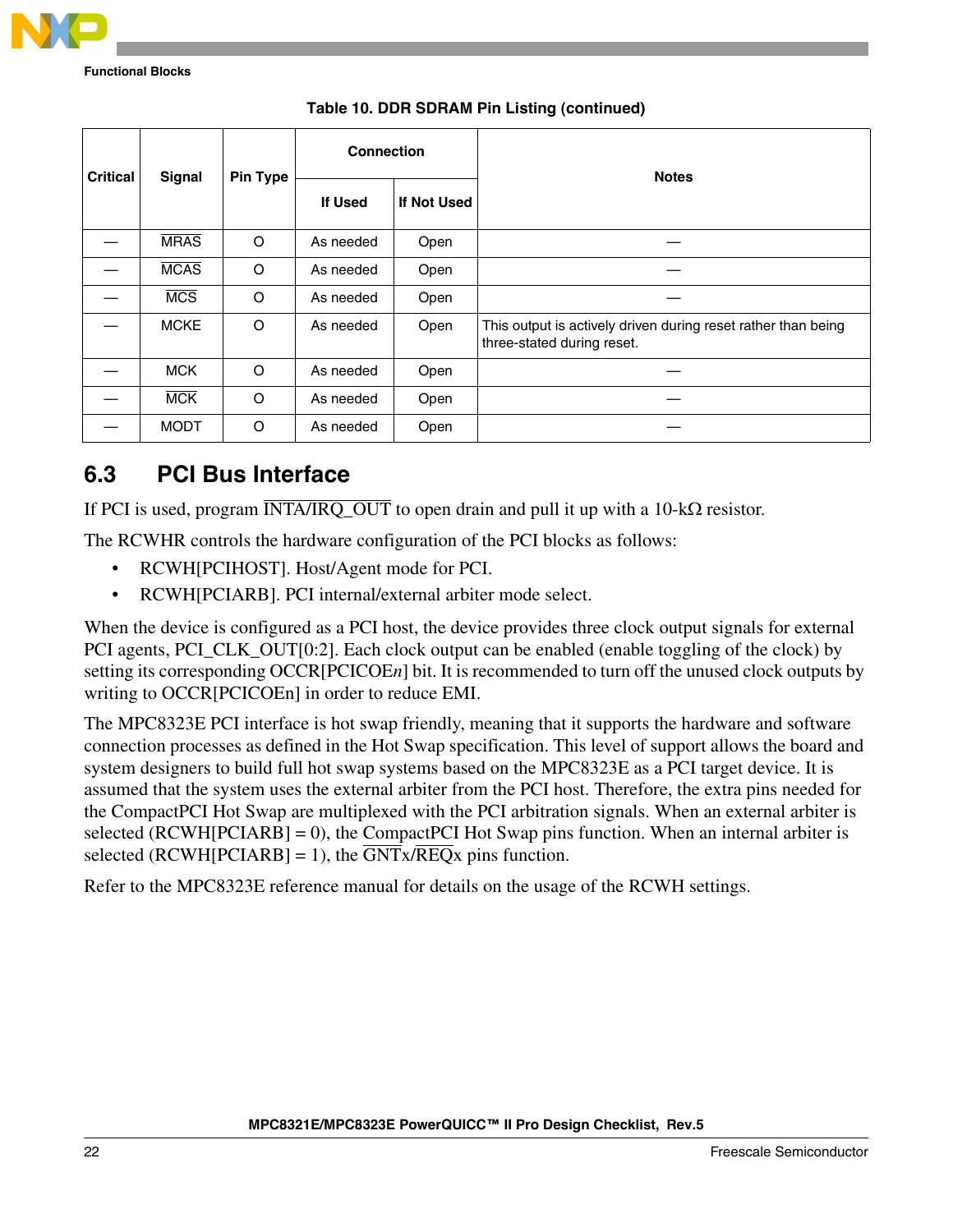

<span id="page-21-0"></span>[Table 11](#page-21-0) lists the PCI bus interface pins.

|  |  | Table 11. PCI Bus Interface Pin Listing |  |  |
|--|--|-----------------------------------------|--|--|
|--|--|-----------------------------------------|--|--|

|  | <b>Critical</b><br><b>Signal</b> |     |                                                           | <b>Connection</b>                                      | <b>Notes</b>                                                                                                                                                                                                                                                                     |  |
|--|----------------------------------|-----|-----------------------------------------------------------|--------------------------------------------------------|----------------------------------------------------------------------------------------------------------------------------------------------------------------------------------------------------------------------------------------------------------------------------------|--|
|  |                                  |     | If Used                                                   | <b>If Not Used</b>                                     |                                                                                                                                                                                                                                                                                  |  |
|  |                                  |     |                                                           | <b>PCI</b> Interface                                   |                                                                                                                                                                                                                                                                                  |  |
|  | PCI_INTA/IRQ_OUT                 | O   | 2 k-10 k $\Omega$ to<br>OV <sub>DD</sub>                  | 2 k-10 k $\Omega$ to<br>OV <sub>DD</sub>               | Open-drain signal. In agent mode, INTA typically<br>connects to a central interrupt controller. In host<br>mode, INTA can be used to assert interrupts to<br>other devices, such as a second processor.                                                                          |  |
|  | PCI_RESET_OUT                    | O   | As needed                                                 | Open                                                   | This signal is used only in host mode. It should be<br>left unconnected in agent mode.                                                                                                                                                                                           |  |
|  | PCI_AD[31:0]                     | I/O | As needed                                                 | 2 k-10 k $\Omega$ to<br>OV <sub>DD</sub><br>or<br>Open | If the PCI port is not used and the bus is parked,<br>no termination is needed. Software must park the<br>bus as follows:<br>1. RCWHR[PCIHOST] = 1<br>2. RCWHR[PCIARB] = 1<br>3a. PCI Arbiter Control Configuration Register PM<br>$bit = 1$ , or<br>3b. $PCI_GCR[BBR] = 1$      |  |
|  | PCI_C/BE[3:0]                    | I/O | As needed                                                 | 2 k-10 k $\Omega$ to<br>OV <sub>DD</sub><br>or<br>Open | If the PCI port is not used and the bus is parked,<br>no termination is needed. Software needs to park<br>the bus as follows:<br>1. RCWHR[PCIHOST] = 1<br>2. RCWHR[PCI1ARB] = 1<br>3a. PCI Arbiter Control Configuration Register PM<br>$bit = 1$ , or<br>3b. $PCI_GCR[BBR] = 1$ |  |
|  | PCI_PAR                          | I/O | As needed                                                 | 2 k-10 k $\Omega$ to<br>OV <sub>DD</sub>               | If the PCI port is not used, this signal must be<br>pulled up.                                                                                                                                                                                                                   |  |
|  | PCI_FRAME                        | $U$ | As needed +<br>2 k-10 k $\Omega$ to<br>OV <sub>DD</sub>   | 2 k-10 k $\Omega$ to<br>OV <sub>DD</sub>               | PCI specification requires a weak pullup.                                                                                                                                                                                                                                        |  |
|  | PCI_TRDY                         | $U$ | As needed $+$<br>2 k-10 k $\Omega$ to<br>OV <sub>DD</sub> | 2 k-10 k $\Omega$ to<br>$\text{OV}_{\text{DD}}$        | PCI specification requires a weak pullup.                                                                                                                                                                                                                                        |  |
|  | PCI_IRDY                         | I/O | As needed $+$<br>2 k-10 k $\Omega$ to<br>OV <sub>DD</sub> | 2 k-10 k $\Omega$ to<br>OV <sub>DD</sub>               | PCI specification requires a weak pullup.                                                                                                                                                                                                                                        |  |
|  | PCI_STOP                         | I/O | As needed +<br>2 k-10 k $\Omega$ to<br>OV <sub>DD</sub>   | 2 k-10 k $\Omega$ to<br>OV <sub>DD</sub>               | PCI specification requires a weak pullup.                                                                                                                                                                                                                                        |  |
|  | PCI_DEVSEL                       | I/O | As needed +<br>2 k-10 k $\Omega$ to<br>OV <sub>DD</sub>   | 2 k-10 k $\Omega$ to<br>OV <sub>DD</sub>               | PCI specification requires a weak pullup.                                                                                                                                                                                                                                        |  |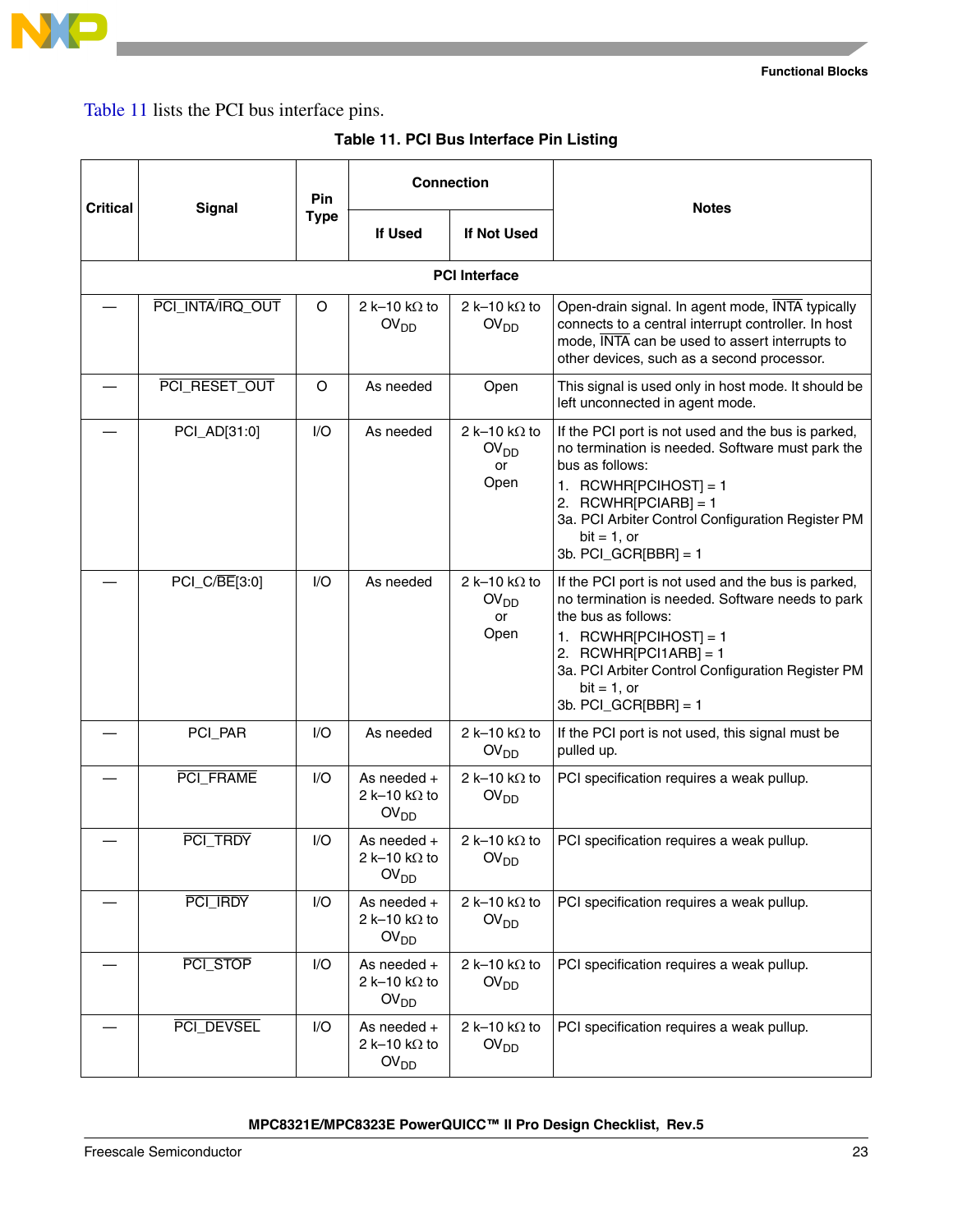

| <b>Critical</b> | <b>Signal</b>           | Pin | <b>Connection</b>                                                                                                                    |                                                                                                                | <b>Notes</b>                                                                                                                                                                                                                                                         |
|-----------------|-------------------------|-----|--------------------------------------------------------------------------------------------------------------------------------------|----------------------------------------------------------------------------------------------------------------|----------------------------------------------------------------------------------------------------------------------------------------------------------------------------------------------------------------------------------------------------------------------|
|                 | <b>Type</b>             |     | <b>If Used</b>                                                                                                                       | <b>If Not Used</b>                                                                                             |                                                                                                                                                                                                                                                                      |
|                 | PCI_IDSEL               | L   | <b>PCI host:</b><br>Tie to GND<br>PCI agent:<br>One of<br>PCI_AD[31:0]                                                               | Tie to GND                                                                                                     | IDSEL should be connected to GND for host<br>systems and to one address line for agent<br>systems. If the PCI port is not used, it should be<br>grounded.<br>• PCI host is selected by<br>$RCWH[PCIHOST] = 1.$<br>• PCI agent is selected by<br>$RCWH[PCIHOST] = 0.$ |
|                 | PCI_SERR                | 1/O | As needed $+$<br>2 k-10 k $\Omega$ to<br>OV <sub>DD</sub>                                                                            | 2 k-10 k $\Omega$ to<br>OV <sub>DD</sub>                                                                       | PCI specification requires a weak pullup.                                                                                                                                                                                                                            |
|                 | PCI_PERR                | 1/O | As needed $+$<br>2 k-10 k $\Omega$ to<br>OV <sub>DD</sub>                                                                            | 2 k-10 k $\Omega$ to<br>OV <sub>DD</sub>                                                                       | PCI specification requires a weak pullup.                                                                                                                                                                                                                            |
|                 | PCI REQ0                | I/O | <b>External</b><br>arbiter:<br>As needed<br><b>Internal</b><br>arbiter:<br>As needed $+$<br>2 k-10 k $\Omega$ to<br>OV <sub>DD</sub> | <b>External</b><br>arbiter:<br>Open<br>Internal<br>arbiter:<br>2 k-10 k $\Omega$ to<br>OV <sub>DD</sub>        | If an external arbiter is used, REQ0 becomes an<br>output signal and does not need to be terminated.<br>• External arbiter selected by RCWH[PCIARB] =<br>$\mathbf{0}$ .<br>• Internal arbiter selected by RCWH[PCIARB] =<br>1.                                       |
|                 | PCI_REQ1/<br>CPCI_HS_ES | I.  | <b>External</b><br>arbiter:<br>As needed<br>Internal<br>arbiter:<br>As needed $+$<br>2 k-10 k $\Omega$ to<br>OV <sub>DD</sub>        | 2 k-10 k $\Omega$ to<br>OV <sub>DD</sub>                                                                       | This pin is multiplexed with a CompactPCI Hot<br>Swap function. CompactPCI functionality selected<br>when external arbiter is used.<br>• External arbiter selected by RCWH[PCIARB] =<br>0.<br>• Internal arbiter selected by RCWH[PCIARB] =<br>1.                    |
|                 | PCI_REQ2                | т   | As needed +<br>2 k-10 k $\Omega$ to<br>OV <sub>DD</sub>                                                                              | 2 k-10 k $\Omega$ to<br>OV <sub>DD</sub>                                                                       |                                                                                                                                                                                                                                                                      |
|                 | PCI_GNT0                | I/O | <b>External</b><br>arbiter:<br>As needed +<br>2 k-10 k $\Omega$ to<br>OV <sub>DD</sub><br>Internal<br>arbiter:<br>As needed          | <b>External</b><br>arbiter:<br>2 k-10 k $\Omega$ to<br>OV <sub>DD</sub><br><b>Internal</b><br>arbiter:<br>Open | If an external arbiter is used, GNT0 becomes an<br>input signal and should be pulled up with 2 k-10<br>$k\Omega$ to OV <sub>DD</sub> .<br>• External arbiter selected by RCWH[PCIARB] =<br>0.<br>• Internal arbiter selected by RCWH[PCIARB] =<br>1.                 |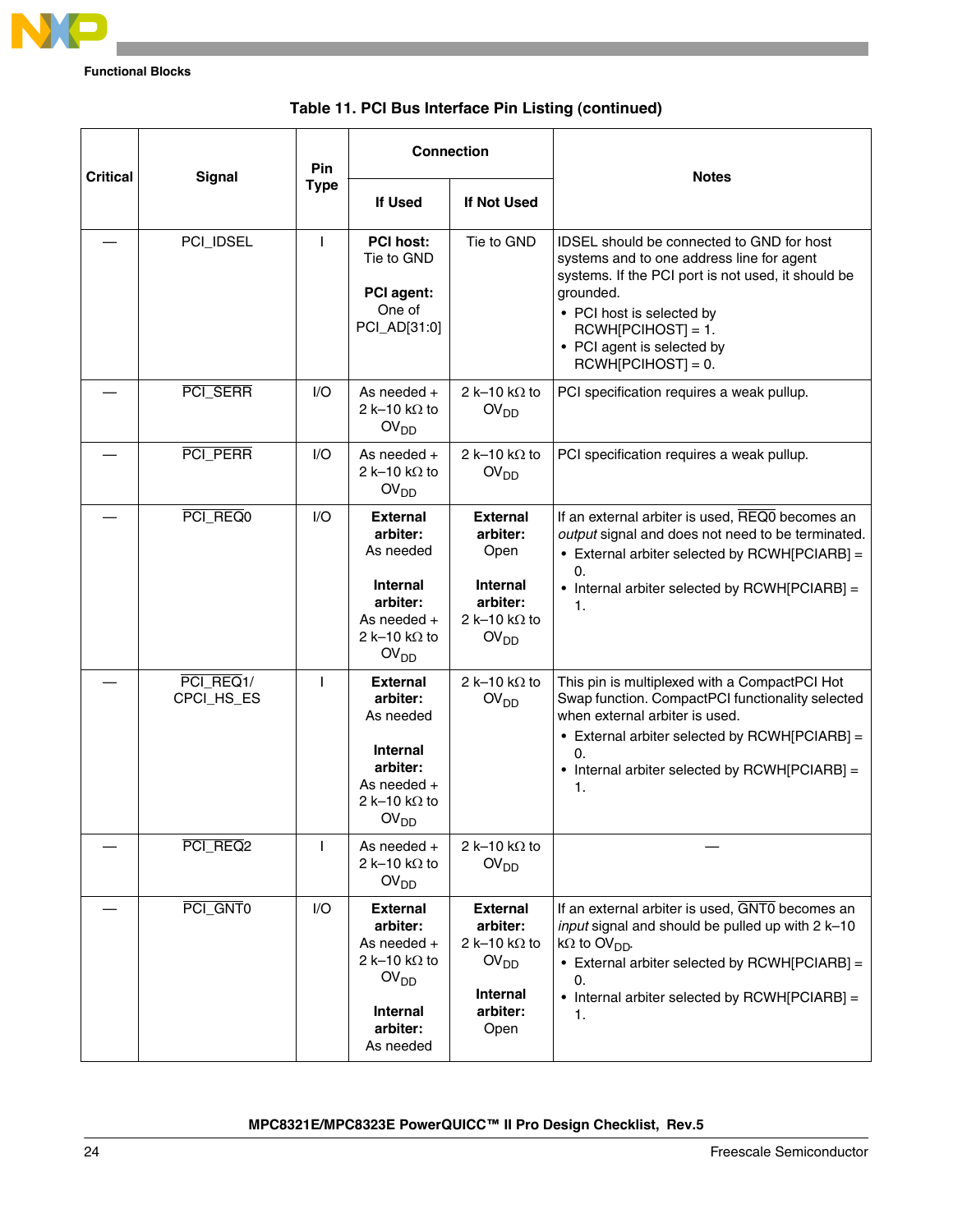

| <b>Critical</b> | Pin                                    |             | <b>Connection</b>                                                                                                             |                                                                            | <b>Notes</b>                                                                                                                                                                                                                                                                                                                                                            |  |
|-----------------|----------------------------------------|-------------|-------------------------------------------------------------------------------------------------------------------------------|----------------------------------------------------------------------------|-------------------------------------------------------------------------------------------------------------------------------------------------------------------------------------------------------------------------------------------------------------------------------------------------------------------------------------------------------------------------|--|
|                 | <b>Signal</b>                          | <b>Type</b> | <b>If Used</b>                                                                                                                | If Not Used                                                                |                                                                                                                                                                                                                                                                                                                                                                         |  |
|                 | PCI_GNT1/<br>CPCI_HS_LED               | $\circ$     | As needed                                                                                                                     | Open                                                                       | This pin is multiplexed with a CompactPCI Hot<br>Swap function. CompactPCI functionality selected<br>when external arbiter is used.<br>• External arbiter selected by RCWH[PCIARB] =<br>$\Omega$ .<br>• Internal arbiter selected by RCWH[PCIARB] =<br>1.                                                                                                               |  |
|                 | PCI GNT <sub>2</sub> /<br>CPCI_HS_ENUM | $\Omega$    | <b>External</b><br>arbiter:<br>As needed $+$<br>2 k-10 k $\Omega$ to<br>OV <sub>DD</sub><br>Internal<br>arbiter:<br>As needed | <b>External</b><br>arbiter:<br>Open<br><b>Internal</b><br>arbiter:<br>Open | This pin is multiplexed with a CompactPCI Hot<br>Swap function. CompactPCI functionality selected<br>when external arbiter is used.<br>• If CompactPCI Hot Swap function is used, a<br>weak pullup is required<br>(2 k-10 k $\Omega$ to OV <sub>DD</sub> ).<br>External arbiter selected by RCWH[PCIARB] =<br>0.<br>• Internal arbiter selected by RCWH[PCIARB] =<br>1. |  |
|                 | M66EN                                  |             | As needed                                                                                                                     | 5 k $\Omega$ to OV <sub>DD</sub><br>or<br>1 k $\Omega$ to GND              | No role if PCI is not used.                                                                                                                                                                                                                                                                                                                                             |  |

|  |  |  |  |  | Table 11. PCI Bus Interface Pin Listing (continued) |
|--|--|--|--|--|-----------------------------------------------------|
|--|--|--|--|--|-----------------------------------------------------|

### **6.4 Integrated Programmable Interrupt Controller (IPIC)**

The integrated programmable interrupt controller (IPIC) provides interrupt management for receiving hardware-generated interrupts from different sources (both internal and external). It also prioritizes and delivers the interrupts to the CPU for servicing. MCP\_OUT is an open-drain signals that must be pulled up with a 4.7-k $\Omega$  resistor. IRQ0/MCP\_IN is an input when the e300 core is enabled. When the e300 core is disabled,  $\overline{IRQ}$   $\overline{MCP}$  IN is an output that must be connected to the host processor.  $\overline{IRQ}$ [6:7] are multiplexed with other functions and are controlled by the SICRL register. Unused  $\overline{IRQ}$  signals must be pulled up to  $OV<sub>DD</sub>$ . The IIC\_SCL/CKSTOP\_IN and  $\overline{IRQ}[7]/\overline{CKSTOP\_IN}$  signals must be actively driven or pulled up to  $\text{OV}_{\text{DD}}$  if they are programmed as  $\overline{\text{CKSTOP\_IN}}$ .

[Table 12](#page-23-0) lists the PIC pins.

| Table 12. Programmable Interrupt Controller Pin Listing |
|---------------------------------------------------------|
|---------------------------------------------------------|

<span id="page-23-0"></span>

| <b>Critical</b> | <b>Signal</b> | <b>Pin Type</b> | <b>Connection</b>                          |             | <b>Notes</b>                                         |  |
|-----------------|---------------|-----------------|--------------------------------------------|-------------|------------------------------------------------------|--|
|                 |               |                 | <b>If Used</b>                             | If Not Used |                                                      |  |
|                 | MCP_OUT       | O               | As needed +<br>4.7 k $\Omega$<br>to $OVDD$ |             | 4.7 k $\Omega$ to OV <sub>DD</sub> Open-drain signal |  |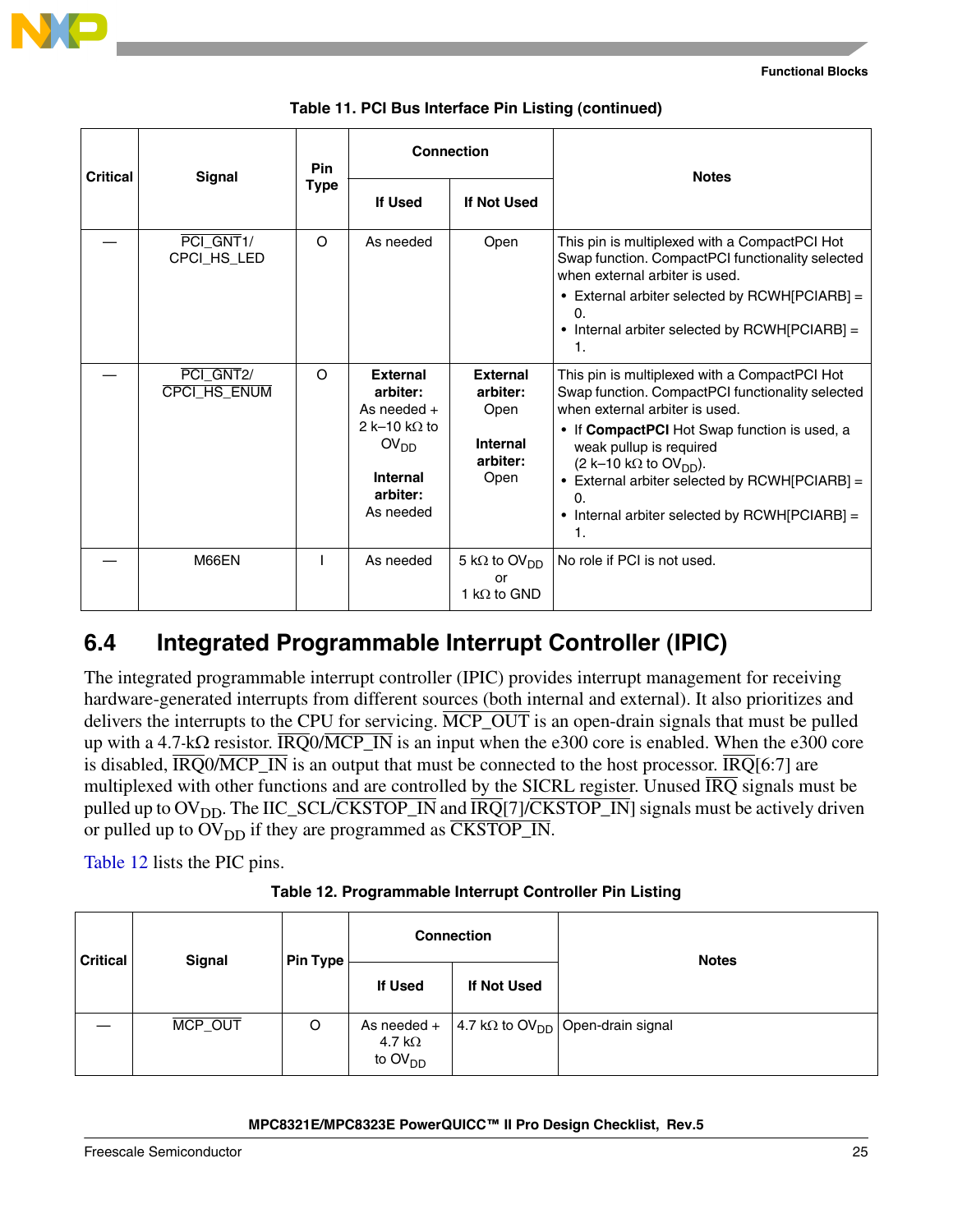

| <b>Critical</b> | <b>Connection</b><br><b>Signal</b> |                          | <b>Notes</b>                                                                                   |                                                                |                                                                 |
|-----------------|------------------------------------|--------------------------|------------------------------------------------------------------------------------------------|----------------------------------------------------------------|-----------------------------------------------------------------|
|                 |                                    | <b>Pin Type</b>          | <b>If Used</b>                                                                                 | <b>If Not Used</b>                                             |                                                                 |
|                 | IRQ[0]/MCP_IN                      | $\overline{\phantom{a}}$ | As needed $+$<br>2 k-10 k $\Omega$<br>to $\text{OV}_{\text{DD}}$                               | 2 k-10 k $\Omega$ to<br>OV <sub>DD</sub>                       |                                                                 |
|                 | $\overline{\text{IRQ}}[1:5]$       | $\overline{\phantom{a}}$ | As needed $+$<br>2 k-10 k $\Omega$<br>to $\text{OV}_{\text{DD}}$                               | 2 k-10 k $\Omega$ to<br>OV <sub>DD</sub>                       |                                                                 |
|                 | IRQ[6]/CKSTOP_OUT                  | I/O                      | <b>CKSTOP_OU</b><br>$\overline{\mathsf{T}}$ : As needed +<br>10 k $\Omega$ to OV <sub>DD</sub> | <b>CKSTOP_OUT</b><br>: Open                                    | Pin functionality determined by SICRL[IRQ_CKS]<br>bit settings. |
|                 |                                    |                          | Others:<br>As needed +<br>2k-10 k $\Omega$<br>to $\text{OV}_{\text{DD}}$                       | Others:<br>2 k-10 k $\Omega$ to<br>OV <sub>DD</sub>            |                                                                 |
|                 | IRQ[7]/CKSTOP_IN                   | I/O                      | <b>CKSTOP_IN:</b><br>As needed +<br>10 k $\Omega$ to OV <sub>DD</sub>                          | <b>CKSTOP_IN:</b><br>4.7 k $\Omega$ to $\text{OV}_{\text{DD}}$ | Pin functionality determined by SICRL[IRQ_CKS]<br>bit settings. |
|                 |                                    |                          | Others:<br>As needed $+$<br>2 k-10 k $\Omega$<br>to $\text{OV}_{\text{DD}}$                    | Others:<br>2 k-10 k $\Omega$ to<br>OV <sub>DD</sub>            |                                                                 |

| Table 12. Programmable Interrupt Controller Pin Listing (continued) |  |  |
|---------------------------------------------------------------------|--|--|
|---------------------------------------------------------------------|--|--|

### <span id="page-24-1"></span>**6.5 DUART**

The MPC8323E DUART module provides two standard UART interfaces, and any UCC from the QUICC Engine block can be programmed to function as UART. Refer to [Section 6.7.3, "QUICC Engine UART.](#page-28-0)" The DUART pins are multiplexed with the DDR controller and local bus controller debug functions. The functions are programmed with SICRL[URT\_CTPR]. If only UARTn\_SOUT and UARTn\_SIN are used, UARTn\_CTS must be pulled down.

[Table 13](#page-24-0) lists the DUART pins.

**Table 13. Dual UART Pin Listing**

<span id="page-24-0"></span>

| <b>Critical</b> | Signal                                  | <b>Pin Type</b> | <b>Connection</b> |             | <b>Notes</b>                                                    |
|-----------------|-----------------------------------------|-----------------|-------------------|-------------|-----------------------------------------------------------------|
|                 |                                         |                 | <b>If Used</b>    | If Not Used |                                                                 |
|                 | UART1_SOUT/<br>M1SRCID[0]/<br>LSRCID[0] | $\circ$         | As needed         | Open        | Pin functionality determined by SICRL[URT_CTPR]<br>bit setting. |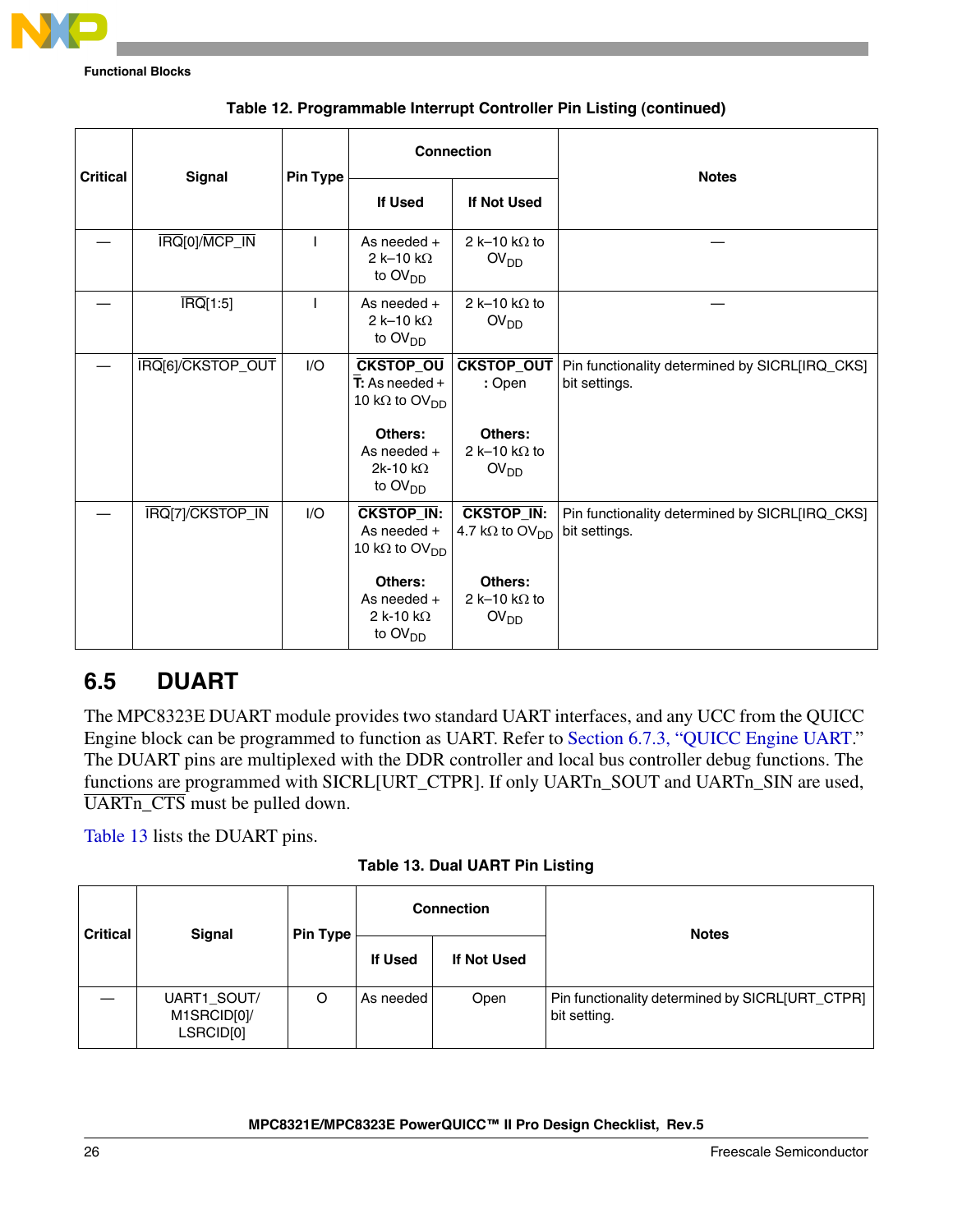

|  |  |  |  |  | Table 13. Dual UART Pin Listing (continued) |
|--|--|--|--|--|---------------------------------------------|
|--|--|--|--|--|---------------------------------------------|

| <b>Critical</b> | <b>Signal</b>                           | <b>Pin Type</b> | <b>Connection</b> |                                                                             | <b>Notes</b>                                                                                                            |
|-----------------|-----------------------------------------|-----------------|-------------------|-----------------------------------------------------------------------------|-------------------------------------------------------------------------------------------------------------------------|
|                 |                                         |                 | If Used           | <b>If Not Used</b>                                                          |                                                                                                                         |
|                 | UART1_SIN/<br>M1SRCID[1]/<br>LSRCID[1]  | 1/O             | As needed         | 2 k-10 k $\Omega$ to<br>GND or program<br>pin to function as<br>a debug pin | Pin functionality determined by SICRL[URT_CTPR]<br>bit setting.                                                         |
|                 | UART1 CTS/<br>M1SRCID[2]/<br>LSRCID[2]  | 1/O             | As needed         | 2 k-10 k $\Omega$ to<br>GND or program<br>pin to function as<br>a debug pin | Pin functionality determined by SICRL[URT_CTPR]<br>bit setting If DUART1 is used, but CTS is not used,<br>pull it down. |
|                 | UART1_RTS/<br>M1SRCID[3]/<br>LSRCID[3]  | $\Omega$        | As needed         | Open                                                                        | Pin functionality determined by SICRL[URT_CTPR]<br>bit setting. If DUART1 is used but RTS is not used,<br>leave open.   |
|                 | UART2_SOUT/<br>M1SRCID[4]/<br>LSRCID[4] | $\Omega$        | As needed         | Open                                                                        | Pin functionality determined by SICRL[URT_CTPR]<br>bit setting.                                                         |
|                 | UART2_SIN/MDVAL/<br>LDVAL               | I/O             | As needed         | 2 k-10 k $\Omega$ to<br>GND or program<br>pin to function as<br>a debug pin | Pin functionality determined by SICRL[URT_CTPR]<br>bit setting.                                                         |
|                 | UART2_CTS                               |                 | As needed         | 2 k-10 k $\Omega$ to<br>GND or program<br>pin to function as<br>a debug pin | If DUART2 is used, but CTS is not used, pull it down.                                                                   |
|                 | <b>UART2 RTS</b>                        | $\circ$         | As needed         | Open                                                                        | If DUART2 is used but RTS is not used, leave open.                                                                      |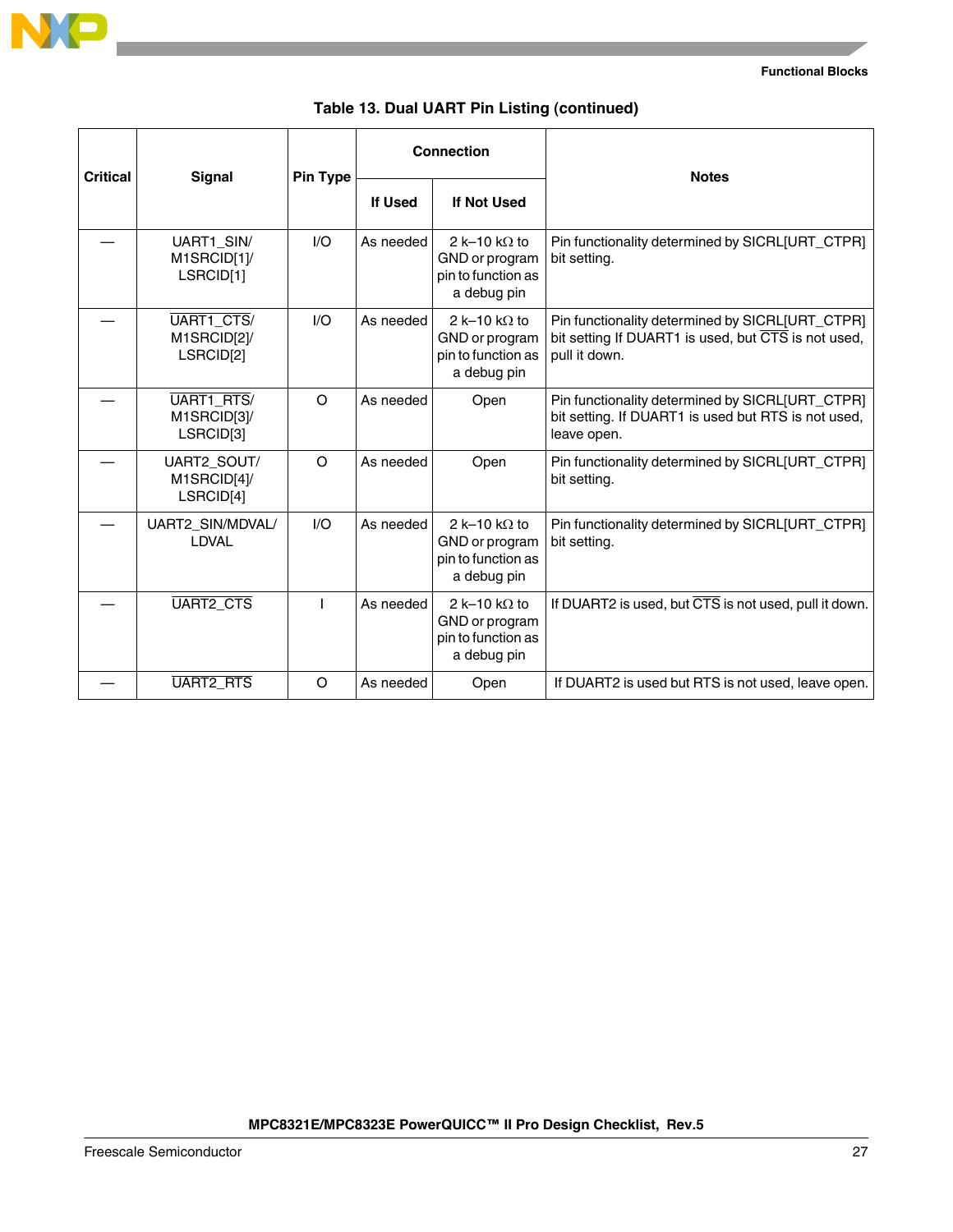

# **6.6 I2C Interface**

<span id="page-26-0"></span>[Table 14](#page-26-0) lists the  $I^2C$  pins.

| <b>Signal</b>             | <b>Pin Type</b> |                                                                            | <b>Termination</b>                                         | <b>Notes</b>                                                                                |
|---------------------------|-----------------|----------------------------------------------------------------------------|------------------------------------------------------------|---------------------------------------------------------------------------------------------|
|                           |                 | If Used                                                                    | If Not Used                                                |                                                                                             |
| <b>IIC1 SCL/CKSTOP IN</b> | $UO$            | <b>CKSTOP IN:</b><br>As needed $+$<br>10 k $\Omega$ to OV <sub>DD</sub>    | CKSTOP IN: $4.7 k\Omega$<br>to $\textsf{OV}_{\textsf{DD}}$ | Pin functionality determined by<br>SICRL[LDP_LCS_A] bit settings.                           |
|                           |                 | IIC1 SCL:<br>As needed $+$<br>2 k-10 k $\Omega$<br>to $OVDD$               | IIC1 SCL:<br>2 k-10 k $\Omega$ to OV <sub>DD</sub>         |                                                                                             |
| IIC1_SDA/CKSTOP_OUT       | 1/O             | <b>CKSTOP_OUT: As</b><br>$need +$<br>10 k $\Omega$ to OV <sub>DD</sub>     |                                                            | <b>CKSTOP_OUT:</b> Open   Pin functionality determined by<br>SICRL[LDP_LCS_A] bit settings. |
|                           |                 | Others:<br>As needed $+$<br>2k-10 k $\Omega$<br>to $\text{OV}_{\text{DD}}$ | Others:<br>2 k-10 kΩ to OV <sub>DD</sub>                   |                                                                                             |

### **Table 14. I2C Pin Listing**

### **6.7 QUICC Engine Communication Interfaces**

The QUICC Engine communication interfaces include the Ethernet controller, UTOPIA/POS, universal asynchronous receiver/transmitter (UART), universal serial bus (USB) controller, and serial peripheral interface (SPI).

### **6.7.1 Ethernet Controller**

The interfaces of the QUICC Engine are as follows:

- Media-independent interface (MII)
- Reduced media-independent interface (RMII)

### **6.7.1.1 Media-Independent Interface (MII)**

The MPC8323E supports three Ethernet interfaces. UCC2, UCC3, and UCC4 can be programmed to be an Ethernet controller. We denote UCC*n* Ethernet as Ethernet *n*. All UCC Ethernet interfaces have dedicated NMSI pins that support MII interfaces, excluding the clocking signals. The NMSI signals include:

- Enet-TXD $[0:3]$
- Enet-TX\_EN
- Enet-TX\_ER
- Enet-RXD[0:3]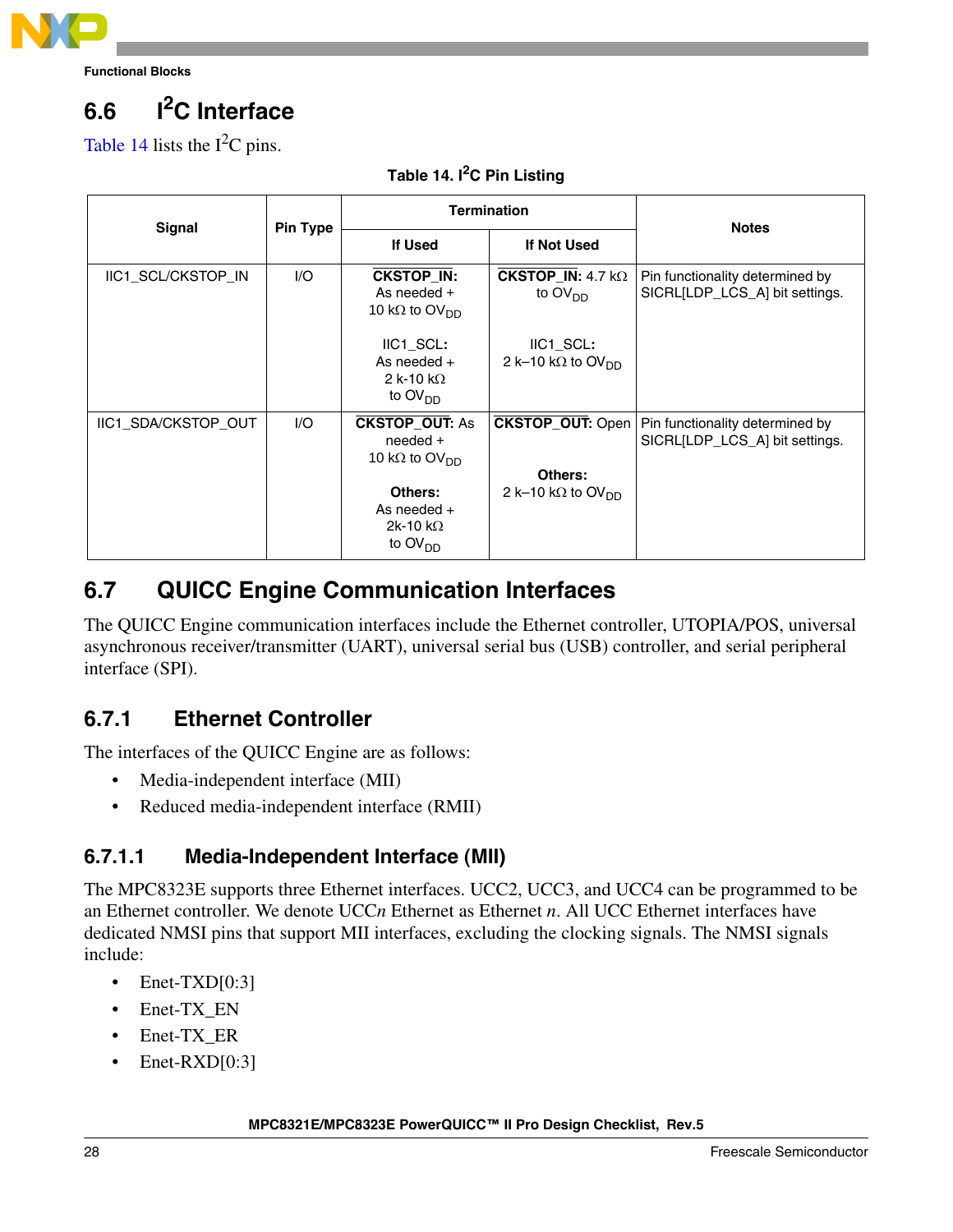

- Enet-COL
- Enet-CRS
- Enet-RX DV
- Enet-RX\_ER

The MPC8323E MII interface clocking pins (RX\_CLK and TX\_CLK) are inputs. They are driven by the PHY device. The RX CLK and TX CLK are routed through CLKx pins that are multiplexed with other Parallel I/O Ports pin signals. See the MPC8323E reference manual, Section 3.4. For each Ethernet *n*, the RX CLK and TX CLK multiplexing is controlled by CMXUCRx.

Because the Ethernet pins are multiplexed with other I/O port pins, all three Ethernet interfaces can render other interfaces unusable due to pin multiplexing limitations. Therefore, you should carefully review the port tables in Section 3.4.7 of the MPC8323E reference manual before starting a new design.

### **6.7.1.2 RMII Interface Connection**

<span id="page-27-0"></span>All UCC Ethernet interfaces (UCC2, UCC3, and UCC4) support the RMII interface, which uses only a subset of the MII signals. The MII signals should be connected as shown in [Table 15.](#page-27-0) For RMII, the TX and RX share one clock called REF\_CLK. The REF\_CLK from the PHY must be connected to TX\_CLK of the MPC8323E. RX\_CLK is not used.

| <b>MPC8323E Signals</b> | <b>PHY Signals</b> |
|-------------------------|--------------------|
| $Enet-TXD[0:1]$         | TXD[0:1]           |
| Enet-TX EN              | TX EN              |
| $Enet-RXD[0:1]$         | RXD[0:1]           |
| Enet-RX ER              | RX ER              |
| Enet-RX DV              | CRS DV             |
| TX CLK                  | REF CLK            |

### **6.7.1.3 Ethernet Management Interface**

The Ethernet management interface can be controlled by a UCC or the dedicated SPI2 interface. [Section 6.7.5, "Serial Peripheral Interface \(SPI\)](#page-30-0)," describes how to configure SPI2. Each UCC has its own built-in Ethernet management logic. CMXGCR[MEM] determines which UCC masters the serial management interface (SMI). SPI2 or UCC is selected in the QUICC Engine port (see [Table 16](#page-28-1)). To use SPI2, program PD4 and PD5 to SPI2:MDIO and SPI2:MDC, respectively. To use the UCC management interface, program PD4 and PD5 to CE MUX:MDIO and CE MUX:MDC, respectively.

### **6.7.2 Utopia**

The MPC8323E supports one Utopia L2 interface. If you are familiar with the Utopia interface of the CPM in MPC82xx and MPC85xx, note that the external signal naming convention of the QUICC Engine block follows the Utopia standard. Therefore, there is different naming in master and slave modes. The naming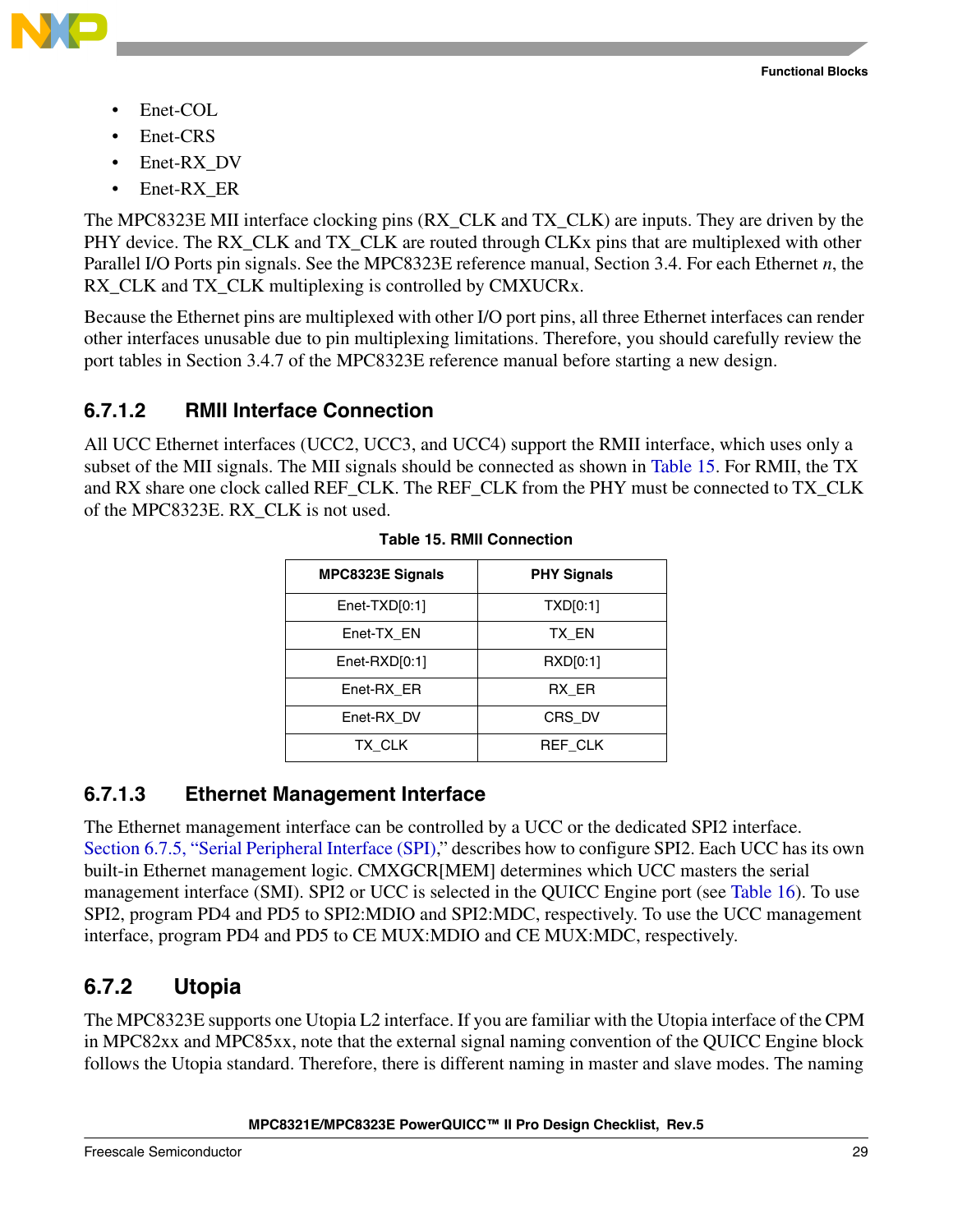

conventions in the CPM retain the master mode signal naming for slave mode. For example, the QUICC Engine block transmit TXSOC in slave mode is named RXSOC, but the CPM transmit SOC in slave mode is named TXSOC. In the QUICC Engine block, you should connect signals between master and slave by name. In the example here, we connect the external master TXSOC with the QUICC Engine TXSOC.

### <span id="page-28-0"></span>**6.7.3 QUICC Engine UART**

Each UCC in the MPC8323E QUICC Engine block can be programmed to function as a UART controller. The QUICC Engine UART programming model is compatible with that of the CPM SCC UART. Therefore, the user may prefer to use the QUICC Engine UART to reuse existing CPM SCC UART software drivers. However, using the QUICC Engine UART consumes I/O port pins and also acts as a load for the RISC controller inside the QUICC Engine block. If you face either pin multiplexing limitation issues or QUICC Engine performance issues, you may instead decide to use the DUART interface discussed in [Section 6.5, "DUART.](#page-24-1)"

### **6.7.3.1 UART Configuration**

The pins of the QUICC Engine UART are on each UCC NMSI interface, and they are programmed through the following registers:

- CPODRx: Determines the open-drain configuration, one bit per pin.
- CPDIR1x, CPDIR2x: Determines the in/out characteristics of the pins, two bits per pin.
- CPPAR1x, CPPAR2x: Determines the functionality of each pin, two bits per pin

Refer to the parallel I/O port table in Section 3.4 of the MPC8323E reference manual for details on the pin multiplexing of each UART pin. In general, the mapping for the QUICC Engine UART pins is as described in [Table 16.](#page-28-1)

### **NOTE**

The MPC8323E rev 1.1 must load a RAM microcode package to use the QUICC Engine UART protocol.

<span id="page-28-1"></span>

| UCC No.          | <b>Signal</b>                          | <b>QE Port</b> | <b>Termination</b>                                                                                           |
|------------------|----------------------------------------|----------------|--------------------------------------------------------------------------------------------------------------|
| <b>UCCn</b>      | <b>UARTn SOUT</b>                      | SERn_TXD[0]    | If QE UARTn is not used, all the pins can be programmed                                                      |
| $1,2,3,4,$ or 5) | (where n =<br>UARTn_SIN<br>SERn_RXD[0] |                | for other functions.                                                                                         |
|                  | UART <sub>n</sub> CTS                  | SERn_CTS       | If CTS is programmed for UART function but is not                                                            |
|                  | UART <sub>n</sub> RTS                  | SERn RTS       | connected, it must be pulled low.                                                                            |
|                  |                                        |                | Programming CTS for non-UART use automatically<br>terminates the pin to low. No pulldown resistor is needed. |

### **Table 16. QUICC Engine UART Pin Listing**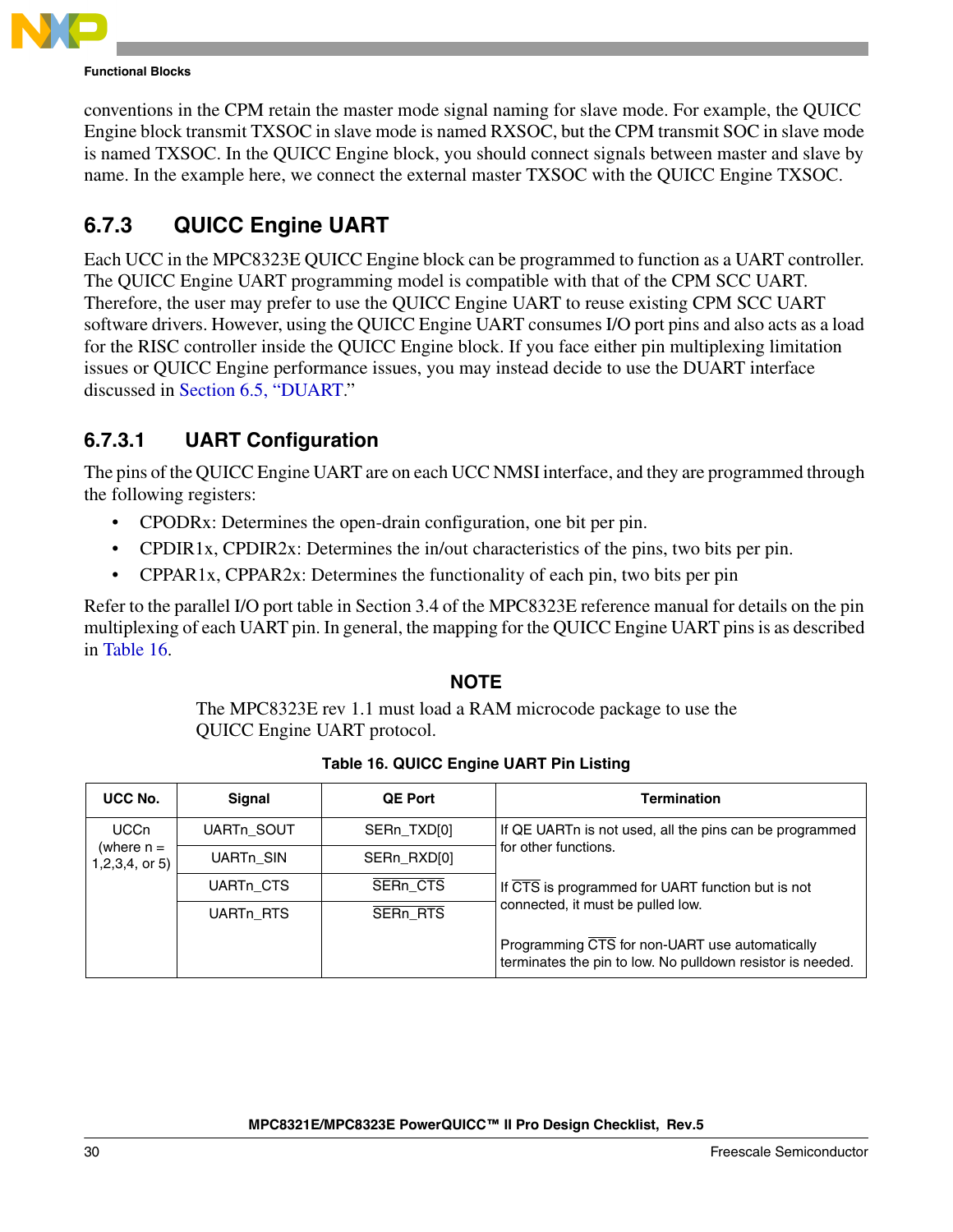

### **6.7.4 USB controller**

The USB controller interfaces to the USB bus through a differential line driver and differential line receiver. The  $\overline{OE}$  (output enable) signal enables the line driver when the USB controller transmits on the bus. See [Figure 10](#page-29-0).



### **Figure 10. USB Interface**

<span id="page-29-0"></span>In addition, a reference clock must be provided. CMXGCR[USBCS] determines the source of USB clock. The possible clock sources are CLK3, CLK5, CLK7, CLK9, CLK13, CLK17, CLK19, BRG9, and BRG10. The USB reference clock must be four times of the USB bit rate. Thus, it must be 48 Mhz for a 12-Mbps full-speed transfer or 6 Mhz for a 1.5-Mbps low-speed transfer.

**Table 17. USB pins and connections**

<span id="page-29-1"></span>

| Signal        | <b>QE Port</b>                                              | <b>Termination</b>                            |
|---------------|-------------------------------------------------------------|-----------------------------------------------|
| USB OE        | PA <sub>8</sub>                                             | If USB is not used, program these signals for |
| USB TP        | PA <sub>1</sub>                                             | general-purpose IO or other QE functions.     |
| USB TN        | PA <sub>0</sub>                                             |                                               |
| USB RP        | PA4                                                         |                                               |
| USB RN        | PA <sub>5</sub>                                             |                                               |
| USB RXD       | PA <sub>6</sub>                                             |                                               |
| <b>USBCLK</b> | CLK3, CLK5, CLK7, CLK9, CLK13, CLK17,<br>CLK19, BRG9, BRG10 |                                               |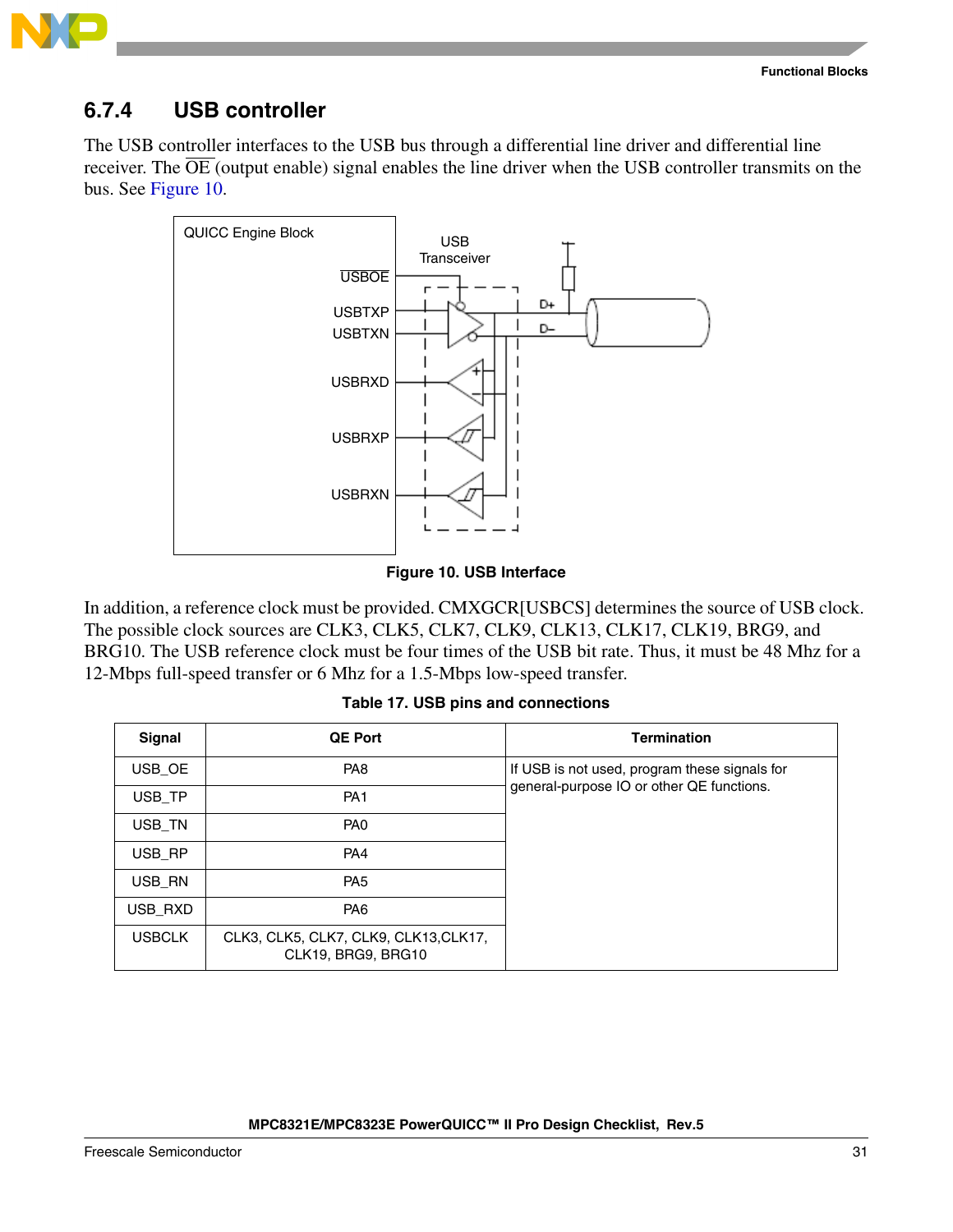

### <span id="page-30-0"></span>**6.7.5 Serial Peripheral Interface (SPI)**

The MPC8323E supports two serial peripheral interfaces (SPI). SPI2 is dedicated to Ethernet PHY management.

| SPI No.          | <b>Signal</b>  | <b>Pin</b><br>Type | <b>QE Port</b>              | <b>Termination</b>                                                                                                                                                |
|------------------|----------------|--------------------|-----------------------------|-------------------------------------------------------------------------------------------------------------------------------------------------------------------|
| SPI <sub>1</sub> | <b>SPIMOSI</b> | 1/O                | PD <sub>0</sub>             | • Configure for another function if not used for SPI2.<br>• For systems supporting SPI master and slave modes, configure to<br>open drain and pull up to $OVDD$ . |
|                  | <b>SPIMISO</b> | 1/O                | PD <sub>1</sub>             | • Configure for another function if not used for SPI2<br>• For systems supporting SPI master and slave modes, configure to<br>open drain and pull up to $OVDD$ .  |
|                  | <b>SPICLK</b>  | 1/O                | P <sub>D</sub> <sub>2</sub> | Configure for another function if not used for SPI2<br>• For systems supporting SPI master and slave modes, configure to<br>open drain and pull up to $OVDD$ .    |
|                  | <b>SPISEL</b>  |                    | PD <sub>3</sub>             | Master mode: Pullup to $OVDD$<br>Slave mode: Pulldown to GND                                                                                                      |
| SPI <sub>2</sub> | <b>MDIO</b>    | 1/O                | P <sub>D</sub> 4            | Configure for other function if not used for SPI2                                                                                                                 |
|                  | <b>MDC</b>     | O                  | PD <sub>5</sub>             | Configure for other function if not used for SPI2                                                                                                                 |

### **Table 18. SPI pin listing**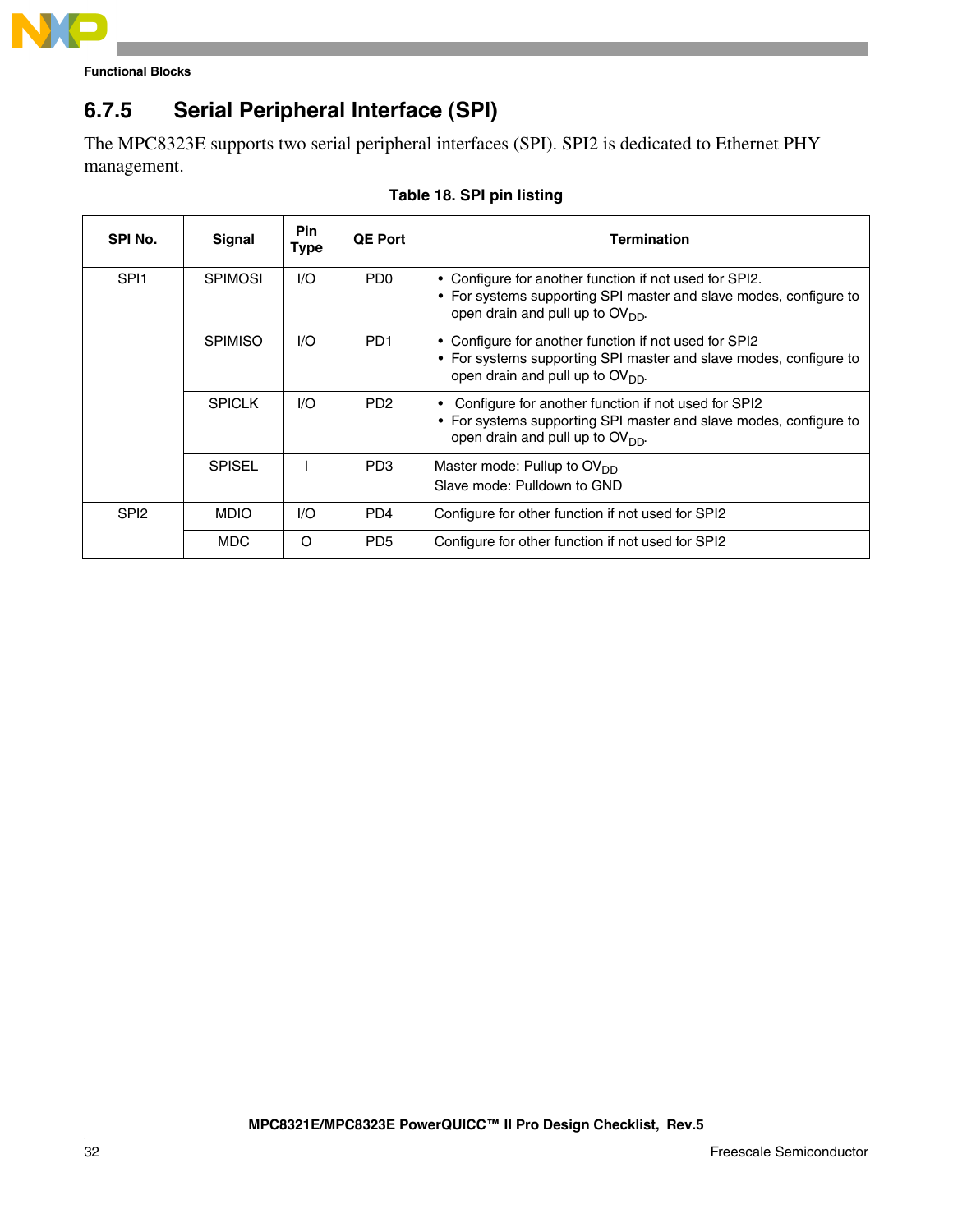



# <span id="page-31-0"></span>**7 Revision history**

This table provides a revision history for this application note.

| Table 19. Document revision history |  |
|-------------------------------------|--|
|-------------------------------------|--|

| Rev,<br><b>Number</b> | Date    | Substantive Change(s)                                                                                                                                                                                                                                                                                                                                                                                 |
|-----------------------|---------|-------------------------------------------------------------------------------------------------------------------------------------------------------------------------------------------------------------------------------------------------------------------------------------------------------------------------------------------------------------------------------------------------------|
| 5                     | 01/2015 | • In Table 1, included information for Rev 1.3.<br>• Updated Figure 2 to include CLKIN/CLKIN signals.<br>• In Figure 6, removed SRESET connections. SRESET doesn't work in 8323, it's an erratum.<br>• In Table 17, "USB pins and connections," removed reference to CLK21.                                                                                                                           |
| 4                     | 04/2008 | • In Section 1.1, "References," removed third bullet under "Available Tools."<br>• Removed Section 1.5.                                                                                                                                                                                                                                                                                               |
| 3                     | 01/2008 | The following updates are made to the current revision:<br>• For the CFG_CLKIN_DIV signal in Table 5, the pin type is changed from I/O to I.<br>• For the LGPL5 signal in Table 9, the changes are made as follows:<br>The pin type is changed from I/O to O<br>Connection: If used, changed to As needed; if not used, changed to Open<br>• Row corresponding to the CFG_CLKIN_DIV signal is removed |
| 2                     | 07/2007 | In Section 3.3, "System Clock if PCI is Disabled," changed the second sentence to: CLKIN should<br>be tied to GND and CFG_CLKIN_DIV should be tied high.                                                                                                                                                                                                                                              |
| 1                     | 06/2007 | Page 20: PCI_C/BE[3:0] do not need pull-up. Changed fourth column to "As needed" only.<br>Page 18: Updated Table 9 to state that the LGPL5 pin and the CFG_CLKIN_DIV_B pin are two<br>different pins. They had been shown as one pin.                                                                                                                                                                 |
| 0                     | 12/2006 | Initial release.                                                                                                                                                                                                                                                                                                                                                                                      |